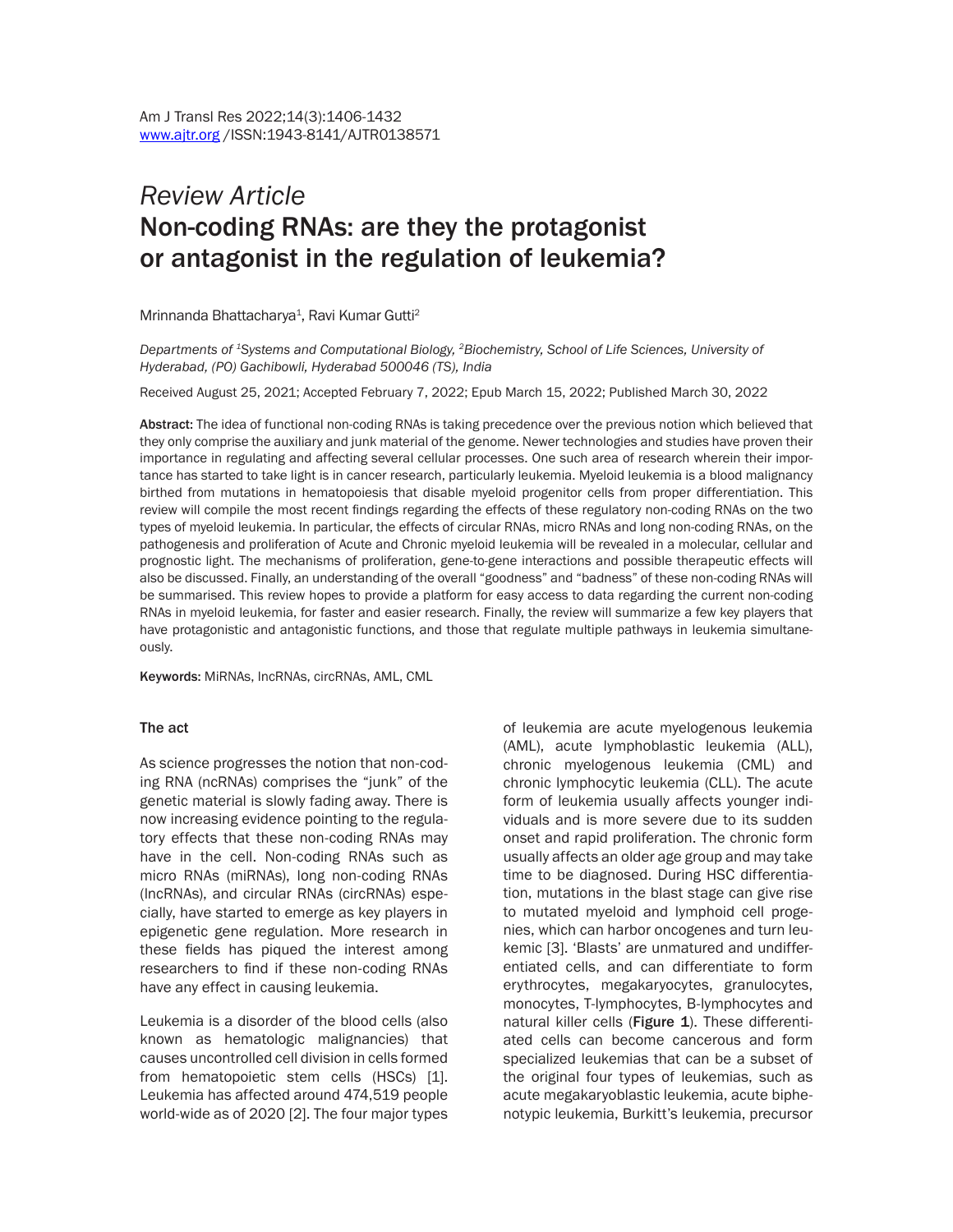

Figure 1. A schematic of the differentiation of hematopoietic stem cells. This figure gives an overview of the pathway of differentiation of HSC's that gives rise to the different types of HSC progenies in the body. Different cell types are depicted with different shapes and colors, and are described inside the boxes next to them.

acute T-lymphoblastic leukemia, among many other types. Many approaches have been taken to understand its cause, such as the effects of external disturbances like radiation, smoke and alcohol, along with a more molecular approach including the effects of oncogenes, tumor suppressor genes, Philadelphia translocations, mutations, along with studies on cell cycle regulators like p53.

The non-coding RNAs focused on in this review are the miRNAs, lncRNAs and cirRNAs. These have distinct physical characteristics as well as distinct modes of action in the cell. It has been observed that many of these ncRNAs do not act independently, instead they sponge other ncRNAs, regulate the expression levels of other proteins by different pathways, or inhibit other non-coding RNAs from being expressed. Complex relationships among them give rise to a wide variety of epigenetic modifications that eventually lead to tumorigenesis. Up-regulation of certain ncRNAs promotes leukemogenesis, while some others inhibit it. Some lncRNAs and miRNAs are found to have dual roles in AML and CML pathogenesis. Many serve prognostic roles and are a means of identifying the stage of leukemia while targeting others can give rise to therapeutic biomarkers. There are already several commercial drugs in the market for curing CML, however, a wide population of patients have drug resistance against these verified drugs. Several ncRNAs are seen to be overexpressed in such patients who suffer from drug resistance. These are gaining the spotlight for being potential therapeutic targets in the attempt to reverse multi drug-resistance. This review will bring forth all of the recent ncRNAs that have been studied in an attempt to increase the understanding of their roles in AML and CML. Finally, a general overview summarizing the positive and negative effects of the RNAs will be made to find potential therapeutic targets among the wide and varied RNA pool.

#### The backstory of hematopoietic stem cell differentiation

Everything has an origin. True to this statement, all blood cells originate from a common precursor known as hematopoietic stem cells.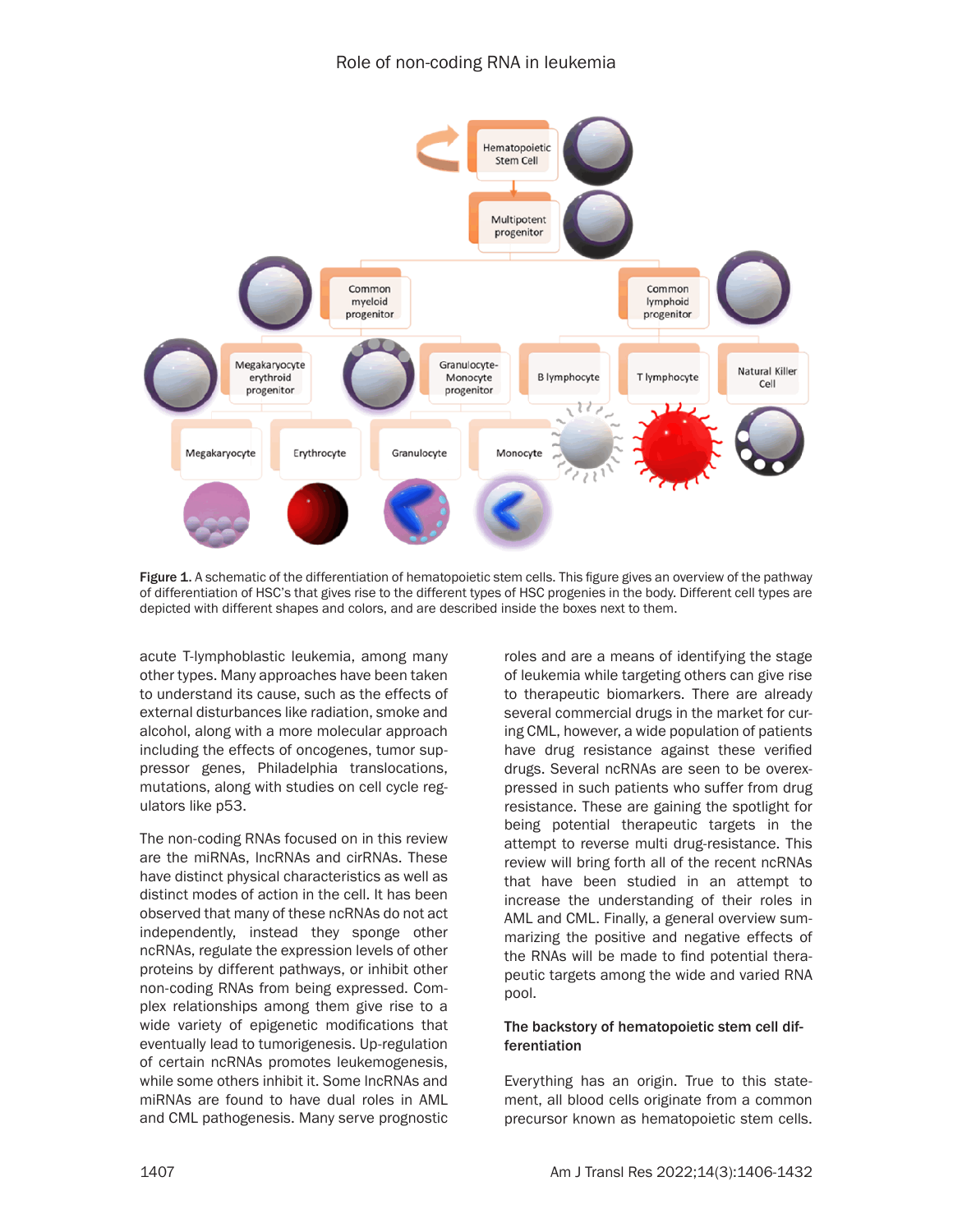Hematopoietic stem cells, referred to as HSCs have the properties of self-renewal, differentiation, quiescence and apoptosis. Careful regulation of these properties can give rise to all the different types of the blood cells in the body [4]. HSCs differentiate in the bone marrow of the adult vertebrate [5], though initially they replicate in the embryonic yolk sac in the first week of development. Studies on hematopoiesis have revealed the different paths they undergo for differentiation. This is pictorially shown in Figure  $1$  [6].

It is at this stage, when the myeloid progenitor cell and lymphoid progenitor cell differentiates, that any genetic or epigenetic changes in the blast cell differentiation can give rise to myeloid leukemia or lymphoid leukemia, respectively [7]. Affecting the chromatin accessibility and structure is one of the ways by which the HSC self-renewal and differentiation properties can be controlled. This is done by DNA modifying enzymes like the DNA methyltransferases (DNMTs) and ten-eleven translocation methylcytosine dioxygenases (TETs). Histone modifiers like histone acetyl transferase (HATs), histone methyltransferases (HMTs), histone demethylases (HDMS) and histone deacetylases (HDACs) are enzymes that change histone structures and thereby modify chromatin accessibility [8, 9]. It has also been observed that signals from the microenvironment also determine the differentiation patterns of the HSCs [10]. Recent research has delved into the effects that ncRNAs have over HSC differentiation. It is now known that ncRNAs have major roles to play in the post-transcriptional regulation of HSC differentiation [11, 12].

#### The key players: non-coding RNAs

#### *miRNAs*

MicroRNAs (miRNAs) are a type of regulatory ncRNA that take part in post-transcriptional modifications, by regulating target mRNAs that have been transcribed from genetic material. miRNAs are short RNA sequences which typically consist of 19-25 nucleotides. The seed region of miRNAs is a nucleotide stretch from 2-7 nucleotides upstream of the 3'UTR. This is a unique sequence which binds complementary to the mRNA of interest [13]. The miRNA, which in conjugation with the RISC complex [14], binds to the 5' end of the mRNA and can

regulate the mRNA by either cleaving it, through endonucleases, or by changing its conformation, thereby preventing mRNA binding proteins from accessing the mRNA and translating it. RNA Pol II enzyme forms the primary transcript of the miRNA (100 s of nucleotides long) in the nucleus, which is then further processed by the Drosha enzyme to form a pre-miRNA which is 70-100 nucleotides long and has a stem-loop structure. The HASTY enzyme transports this pre-miRNA to the cytoplasm after which the Dicer enzyme converts the pre-miRNA to a double stranded miRNA. When miRNA combines with RISC it forms miRNP, which binds to the mRNAs [15-19]. In case of a double stranded miRNA, the guide (mature strand) miRNA is used for binding the mRNA, while the passenger strand is cleaved off [20]. Though miRNAs make up only 1% of the entire human genome, it is responsible for regulating around 30% of all human protein synthesis [21, 22]. This is due to the fact that miRNAs do not have 100% sequence complementarity with the target mRNA of humans, giving rise to flexibility of the miRNA to bind to different mRNAs that have some sequence complementarity. Hence, miR-NAs are important post-transcriptional modifiers, and as will be discussed, they have important roles in the occurrence of AML and CML.

#### *lncRNAs*

Long non-coding RNAs (lncRNAs) are another type of regulatory ncRNA which are usually classified as having more than 200 nucleotides. The GENECODE project lists that there are 17,957 lncRNAs in our entire genome as of 2019 [23, 24]. lncRNAs are very similar to mRNAs in that they too can be polyadenylated by RNA Pol II, spliced, capped, and transcribed [25-30]. Essentially, they are just like mRNAs, but the main difference is that they do not contain reading frames necessary for encoding proteins. Their functions include regulating transcription by cis- and trans-acting pathways, proteins and RNA molecules in the organisation of nuclear domains. They also participate in regulating cell division, stability and translation of mRNAs, along with maintaining the cytoplasmic factors and protein scaffolding pathways required for the cell [31-33]. They are usually localised in the nucleus, but they have also been seen to have important functions in the cytoplasm. Some lncRNAs also have specific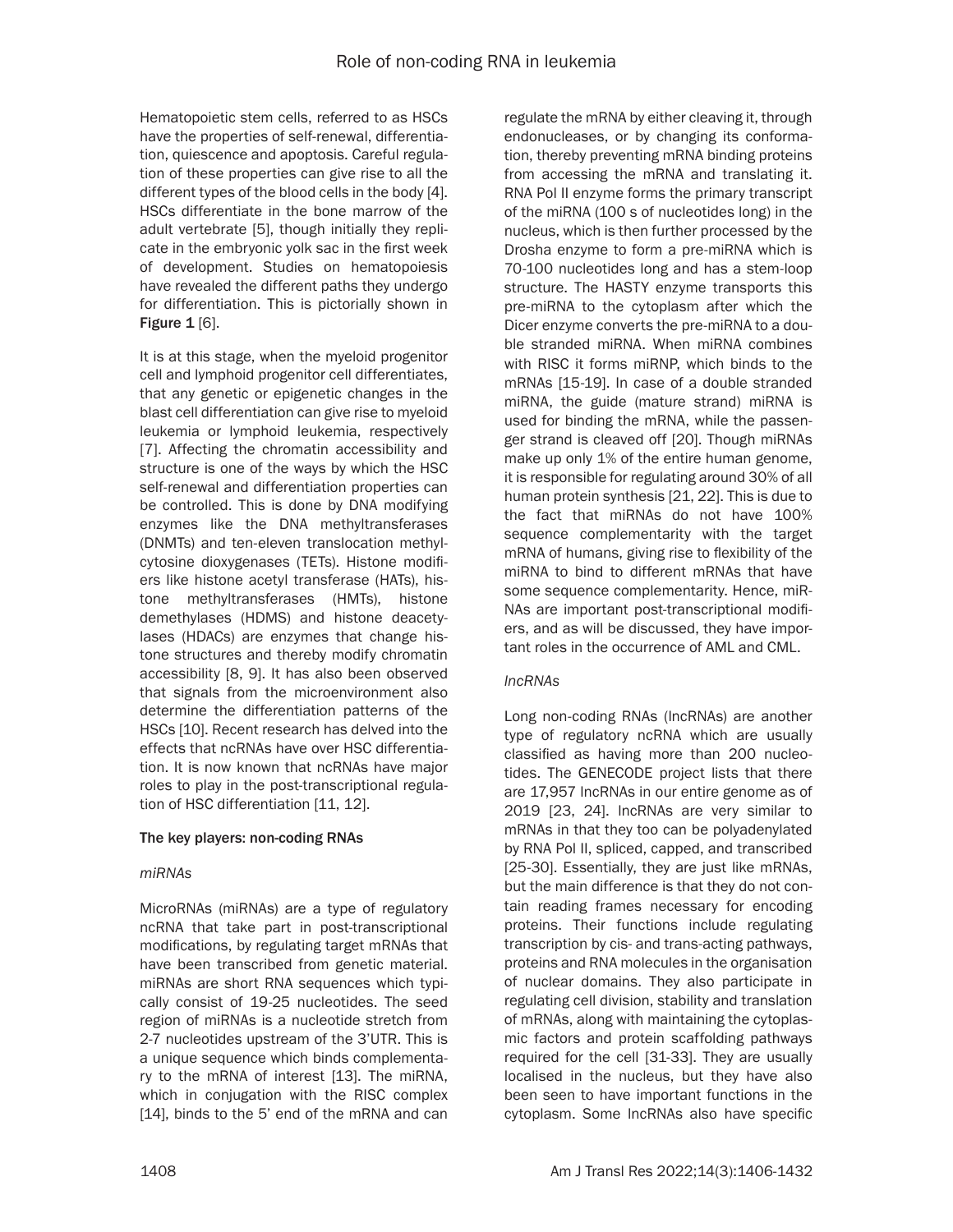localised functions, like the lncRNA RMRP, which is transported out of the nucleus via the exportin CRM1, which is then localised to the mitochondria and regulates mitochondrial DNA replication, mitochondrial function and structure maintenance [34].

#### *circRNAs*

These are covalently closed, circular RNA molecules (circRNA) that are formed via a backsplicing method. They are formed when the 3' end of an exon of a gene, covalently links to its own 5' upstream exon, thereby forming a 3'-5' phosphodiester bond. They are formed by the spliceosome machinery and are transcribed by RNA Pol II. Two models have been proposed to explain circRNA synthesis. These are the introninteraction driven circularization model and the lariat driven circularization model [35]. Due to this closed structure, they do not have 3' poly A tails or 5' 7-methylguanosine caps and they are resistant to the action of RNase R present in the cytoplasm [36-40]. circRNAs such as the exonic circRNAs (ecircRNAs) are usually located in the cytoplasm, though certain circRNAs such as the circular intronic RNAs (ciRNAs), and exon-intron circRNAs (EIcircRNAs) are localised in the nucleus [41]. They mainly serve as regulatory roles. It has been found that many circRNAs have miRNA binding sites on their surfaces, and they can act as miRNA sponges. This prevents the miRNA from binding to the mRNA, thereby preventing silencing of that target mRNA by that miRNA [42]. circRNAs can also act as transcriptional regulators, by binding to their parent genes in the nucleus followed by up-regulating or down-regulating the gene of interest [43, 44]. Similarly, they can also act as spicing regulators, they are involved in proteinprotein interactions, in ribosomal RNA processing and they are also involved in recruiting proteins to certain locations [35].

#### Setting the stage for leukemia

Leukemia can be broadly classified into two types: Myeloid leukemia and lymphoid leukemia. Myeloid leukemia is a clonal expansion of myeloid progenitor cells, which if left untreated can cause bone marrow deformations, and eventually death [45]. Acute myeloid leukemia occurs mainly in the younger age groups, while chronic myeloid leukemia is more prevalent among older patients. The acute myeloid leukemia is considered to be more vigorous due to

its aggressively proliferating nature, while the chronic form is considered to be long lasting and requires years of treatment [46].

#### *Acute myeloid leukemia*

Acute myeloid leukemia has become a central research focus because it is prevalent in high numbers across the world. When more than 20% of the cells in the bone marrow or blood become myeloblasts then it is diagnosed as AML [47]. Many years of research has now concluded some key factors that are the causes for this leukemia. Some of the primary reasons are: point mutations in the genes responsible for differentiation of myeloid progenitor cells, translocations, inversions, non-specific mutations, gene regulators and more recently, noncoding RNAs, which are the main focus of this review [48, 49].

Learning about the classification of AML is necessary to learn about the methods by which AML is clinically studied. This can help researchers to find a cure for certain causative agents in a very systematic and globally accepted way. AML can be broadly sub-divided into three types of leukemias: Acute promyelocytic leukemia, acute myeloblastic leukemia and acute megakaryoblastic leukemia [50]. However, to classify AML there have been two broad systems of classification, which are based on structural and genetic factors. The earlier method of classifying AML was through the French-American-British classification method which took into account the different cell shapes, sizes, immuno-phenotyping and pathologic mechanisms used to identify them. In 2016, WHO came up with a new system of classifying AML based on a more molecular and genetic approach. This approach focused on classifying AML based on the genetic abnormalities that come in hand with the disease and molecular changes that are associated with it and has given researchers an easier way to study particular aspects of the disease. An overview of both classifications is shown in Figure 2.

AML studies now-a-days focus on identifying any biomarkers that can be used to find out the different stages that the patient is in. These can also serve as a prognostic tool and help to determine life expectancy and possible routes to save the individual.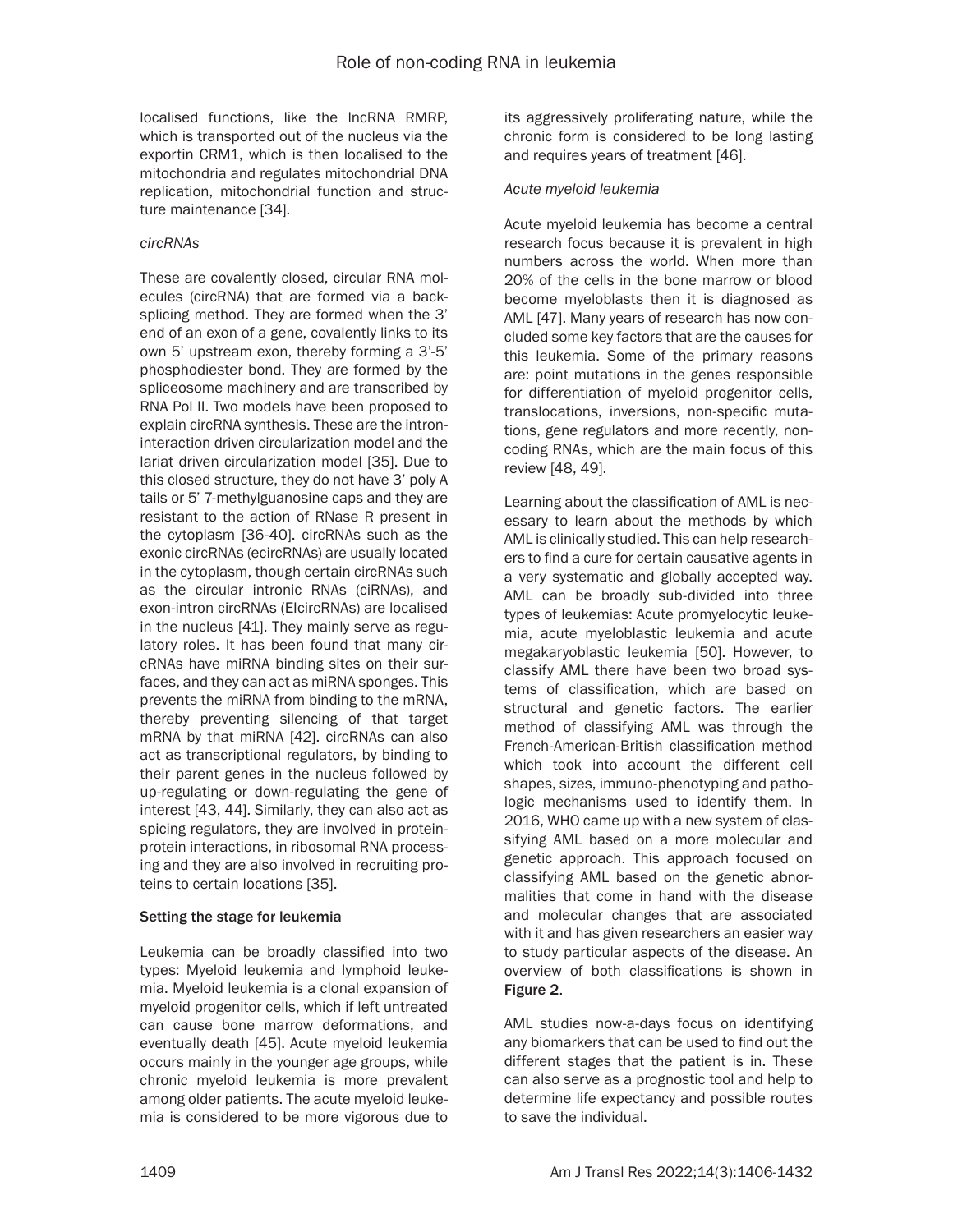

Figure 2. Classification of AML based on the FAB and WHO system of classification. This figure shows the FAB and WHO systems of classifying AML. FAB system classifies AML into eight different subsections (M0-M7). This method of classification was based on cell shapes, sizes, immuno-phenotyping and pathologic mechanisms. WHO classifies AML into six different subsections based on genetic abnormalities and the associated molecular changes. They have been listed here.

#### *Effects of non-coding RNAs in acute myeloid leukemia*

As discussed earlier, it has been found that several regulatory ncRNAs are being found to have significant effects on the pathogenesis of AML. This review will primarily focus on circRNAs, miRNAs and lncRNAs. These have been shown in Tables 1-3.

#### *circRNAs and AML*

Table 1 summarizes an overview of the different types of circRNAs that have been found to affect AML. Some of these act by sponging miRNAs, which then in turn leads to either overexpression or down-regulation of genes necessary for AML. Others may bind to RNA binding proteins (RBPs) and similarly affect the translation of necessary AML pathogenesis proteins. Some fusion circRNAs are showing prevalence, wherein, they are formed by the translocation of certain genes and their transcripts to form the circRNAs. These are important because they can be of many types and can have different functions based on the translocations. Few circRNAs will be discussed in brief here.

*Circ-PVT1 (hsa\_circ\_001821):* The 8q24 amplicons usually generate chimeric genes and can generate oncogenic lncRNAs that result in leukemia (Figure 4). One such chimeric gene product formed from the exon 2 of PVT1 present on chromosome 8 gives rise to circ-PVT1. This circular RNA sponges the miRNAs of let-7 family and miRNA let-125 family. These miRNAs are tumor suppressors, hence sponging those results in AML proliferation. These circRNAs are abundant in those AML patients wherein the 8q24 amplicons are more. Circ-PVT1 can be used as therapeutic targets against AML [51-53].

*CircNPM1 75001 (hsa\_circ\_0075001):* The expression of circNPM1 75001 is seen to lower the TLR (Toll-Like Receptor) gene expression, thereby, affecting the TLR signaling cascade. The TLR signaling cascade has been observed to aid leukemic stem cell differentiation and survival. Hence, circNPM1 75001 aids in reducing AML pathogenicity. These circRNAs are over-expressed in NPM1 mutated AML patients. NPM1 mutation results in both tumor suppression and proto-oncogenic product formation. These circRNAs can also be used as a biomarker to check prevalence of AML in patients [54].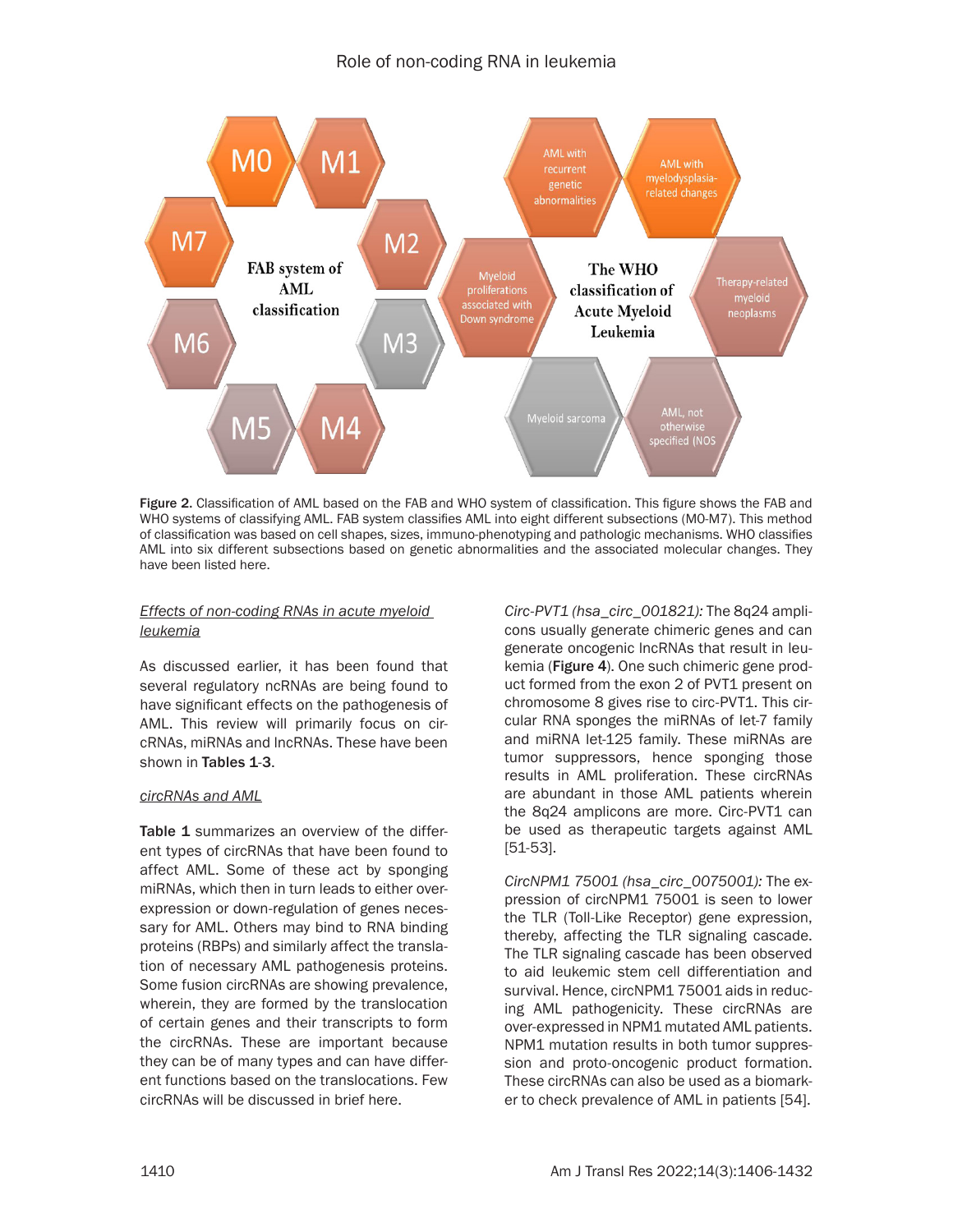#### Table 1. Effects of circRNAs in Acute Myeloid Leukemia

| circRNA name and ID                | Expression    | Gene             | <b>Effects</b>                                                                                                                                                           | miRNA that the<br>circRNA sponges<br>or targets                                                                                         | Does the circRNA<br>promote or demote AML<br>formation?                                                                          | Can it be used as<br>a biomarker or<br>prognostic tool?                                                     | References |
|------------------------------------|---------------|------------------|--------------------------------------------------------------------------------------------------------------------------------------------------------------------------|-----------------------------------------------------------------------------------------------------------------------------------------|----------------------------------------------------------------------------------------------------------------------------------|-------------------------------------------------------------------------------------------------------------|------------|
| circ-PVT1; hsa_circ_001821         | Upregulated   | PVT1             | Suppresses tumor sup-<br>pressor miRNA, thereby<br>causing oncogenic<br>protein formation.                                                                               | let-7 or miR-125.                                                                                                                       | Promotes AML formation.                                                                                                          | Could be used as a<br>therapeutic target.                                                                   | [51]       |
| circNPM1 75001; (hsa_circ_0075001) | Upregulated   | NPM1             | Involved with myeloid<br>differentiation and<br>NPM1 mutation leads<br>to increased AML patho-<br>genesis.                                                               | miR-181 family/TLR<br>signaling pathway.                                                                                                | Reduces AML formation.                                                                                                           | Could be used as a<br>biomarker.                                                                            | $[54]$     |
| circ-ANAPC7; (hsa_circ_101141)     | Upregulated   | ANAPC7           | Involved in pathogene-<br>sis of AML, can be used<br>as a potential biomarker<br>for AML.                                                                                | miR-181 family.                                                                                                                         | Proliferates AML formation.                                                                                                      | Could be used as a<br>biomarker.                                                                            | $[55]$     |
| circRNA-DLEU2; (hsa_circ_0000488)  | Upregulated   | DLEU2            | Promotes cell prolifera-<br>tion and reproduction.                                                                                                                       | miR-496/PRKACB.                                                                                                                         | Proliferates AML formation.                                                                                                      | Could be used as a<br>biomarker.                                                                            | [56]       |
| hsa_circ_100290                    | Upregulated   | <b>SLC30A7</b>   | Causes AML and oral<br>squamous cell cancer<br>while promoting cell<br>proliferation and inhibit-<br>ing apoptosis.                                                      | miR-293/Rab10.                                                                                                                          | Proliferates AML formation.                                                                                                      | Could be used as a<br>biomarker.                                                                            | $[57]$     |
| circ_0009910; (hsa_circ_100053)    | Upregulated   | MFN <sub>2</sub> | Used as a biomarker.<br>Highly abundant in AML<br>patients. Promotes<br>cell cycle arrest and<br>proliferation.                                                          | miR-20a-5p.                                                                                                                             | Proliferates AML formation.                                                                                                      | Could be used as<br>a biomarker and<br>prognostic tool. High<br>levels indicate poor<br>prognosis.          | [58]       |
| circ-PAN3; (hsa_circ_0100181)      | Upregulated   | PAN <sub>3</sub> | Induces drug resistance<br>and removes the effects<br>of miRNAs.                                                                                                         | miR-153-5p, miR-<br>183-5p, miR-338-<br>3p, miR-346, miR-<br>545-3p, miR-574-5p,<br>miR-599, miR-653-<br>5p, miR-766-3p,<br>miR-767-3p. | Upregulated stage induces<br>drug resistance in AML<br>patients, thereby making<br>them more susceptible to<br>AML pathogenesis. | Could be used as an<br>indicator of chemo-<br>therapy efficacy and<br>understanding drug<br>resistance.     | $[59]$     |
| circ-VIM                           | Upregulated   | <b>VIM</b>       | Involved in lymphocyte<br>adhesion and transcel-<br>lular migration. It can<br>also serve as a potential<br>biomarker because of<br>its upregulation in AML<br>patients. | Does not bind to any<br>miRNA.                                                                                                          | High level proliferates AML.                                                                                                     | Used as a prognostic<br>tool. High levels indi-<br>cate poor prognosis.<br>Could be used as a<br>biomarker. | [60, 61]   |
| circ-HIPK2;<br>(hsa_circ_0001756)  | Downregulated | HIPK2            | Involved in regulation<br>of ATRA-induced dif-<br>ferentiation.                                                                                                          | miR-124-3p.                                                                                                                             | Regulates APL differentia-<br>tion by the miR-124/CEBP<br>axis.                                                                  | Could be used as a<br>biomarker.                                                                            | [62]       |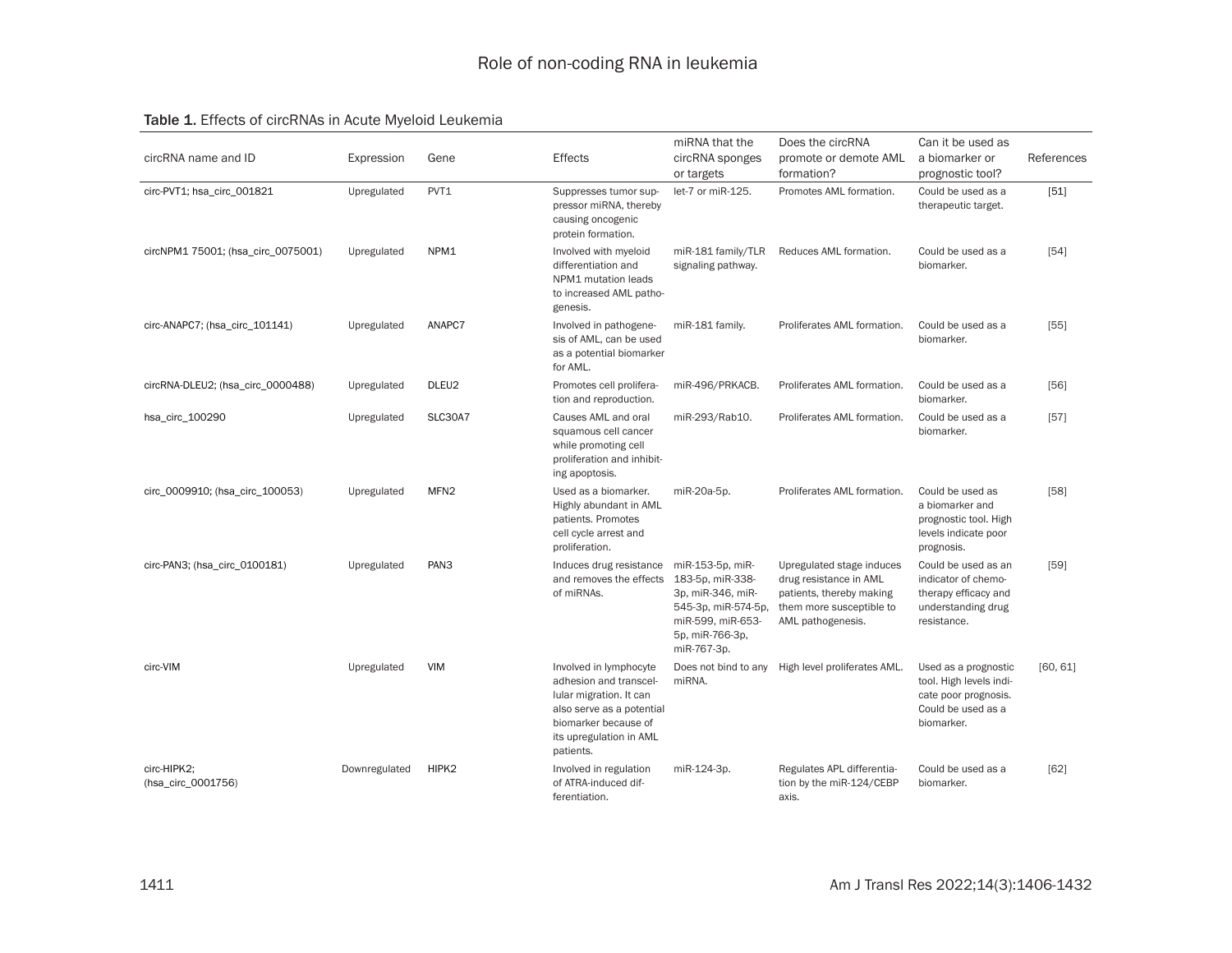| hsa_circ_0004277                           | Downregulated | WDR37                                               | Can be used as a bio-<br>marker. Less abundant<br>in AML patients, but<br>abundancy increases<br>after treatment.                                                                         | miR-138-5p, miR-<br>30c-1-3p, miR-892b.<br>miR-571, miR-328-<br>3p/SH3GL2, PPARG-<br>C1A, PIP4K2C,<br>SH2B3, ZNF275,<br>and ATP1B4. | Increasing levels of this<br>circRNA correlates with effi-<br>cient and proper treatment,<br>which implies a decrease in<br>AML pathogenesis. | Used as a biomarker.                                                          | $[63]$     |
|--------------------------------------------|---------------|-----------------------------------------------------|-------------------------------------------------------------------------------------------------------------------------------------------------------------------------------------------|-------------------------------------------------------------------------------------------------------------------------------------|-----------------------------------------------------------------------------------------------------------------------------------------------|-------------------------------------------------------------------------------|------------|
| circKHLH8                                  | Downregulated | KHLH8                                               | Overexpression leads to<br>better survival of AML<br>patients.                                                                                                                            | No data found.                                                                                                                      | Reduces AML pathogenesis<br>in overexpressed condition.                                                                                       | Does not show<br>any prognostic sig-<br>nificance in younger<br>AML patients. | [64]       |
| circFBXW7                                  | Upregulated   | FBXW7                                               | Tumor suppressor.                                                                                                                                                                         | No data found.                                                                                                                      | Reduces AML pathogenesis.                                                                                                                     | Could be used as a<br>prognostic tool.                                        | $[64]$     |
| Fusion circRNAs; f-circRNAs                |               |                                                     |                                                                                                                                                                                           |                                                                                                                                     |                                                                                                                                               |                                                                               |            |
| circRNA name and ID                        | Expression    | Fusion genes                                        | <b>Effects</b>                                                                                                                                                                            |                                                                                                                                     | Does the circRNA<br>promote or demote AML<br>formation?                                                                                       | Can it be used as<br>a biomarker or<br>prognostic tool?                       | References |
| f-CircM9_1                                 | Upregulated   | MLL/AF9 fusion                                      | Increased resistance to leukemia treatments<br>in vitro, contributes to leukemogenesis in vivo,<br>gives resistance to leukemia treatment agents<br>like arsenic trioxide and cytarabine. |                                                                                                                                     | Promotes AML formation.                                                                                                                       | Targeting their down-<br>stream effectors<br>can give therapeutic<br>targets. | [65, 66]   |
| f-circPR                                   | Upregulated   | $PML/RAR\alpha$                                     | Increases clonogenicity and they are pro-<br>proliferative and proto-oncogenic, they also<br>maintain the viability of the leukemic cells by<br>inhibiting apoptosis.                     |                                                                                                                                     | Their expression leads to<br>AML proliferation.                                                                                               | Targeting their down-<br>stream effectors<br>can give therapeutic<br>targets. | [66]       |
| f-circM9                                   | Upregulated   | MLL/AF9 fusion                                      | Increases clonogenicity and they are pro-<br>proliferative and proto-oncogenic, they also<br>maintain the viability of the leukemic cells by<br>inhibiting apoptosis.                     |                                                                                                                                     | Their expression leads to<br>AML proliferation.                                                                                               | Targeting their down-<br>stream effectors<br>can give therapeutic<br>targets. | [66]       |
| CircRNAs that bind to RNA binding Proteins |               |                                                     |                                                                                                                                                                                           |                                                                                                                                     |                                                                                                                                               |                                                                               |            |
| circRNA name and ID                        | Expression    | RBP or gene to which<br>the circ-RNA binds          | Effects                                                                                                                                                                                   |                                                                                                                                     | Does the circRNA<br>promote or demote AML<br>formation?                                                                                       | Can it be used as<br>a biomarker or<br>prognostic tool?                       | References |
| hsa_circ_0004870                           | Downregulated | RBM39                                               | Causes enzalutamide resistance. Depletion of<br>RBM39 causes decreased AML.                                                                                                               |                                                                                                                                     | RBM39 expression causes<br>AML cell migration and inva-<br>sion but it is generally not<br>expressed in healthy cells.                        | Could be a potential<br>therapeutic tool.                                     | [67, 68]   |
| circMYBL2                                  | Upregulated   | FLT3-ITD                                            | Upregulates AML proliferation and inhibits dif-<br>ferentiation of AML cells.                                                                                                             |                                                                                                                                     | Increases AML proliferation.                                                                                                                  | It is a potential<br>therapeutic target of<br>FLT3-ITD AML.                   | [69]       |
| circFoxo3                                  | Downregulated | CDK2 and cyclin depen-<br>dent kinase inhibitor p21 | Forms circfoxo3-p21-CDK2 which results in<br>differentiation of AML cell lines.                                                                                                           |                                                                                                                                     | Increases AML proliferation.                                                                                                                  | Could be potential<br>prognostic tool.                                        | $[70]$     |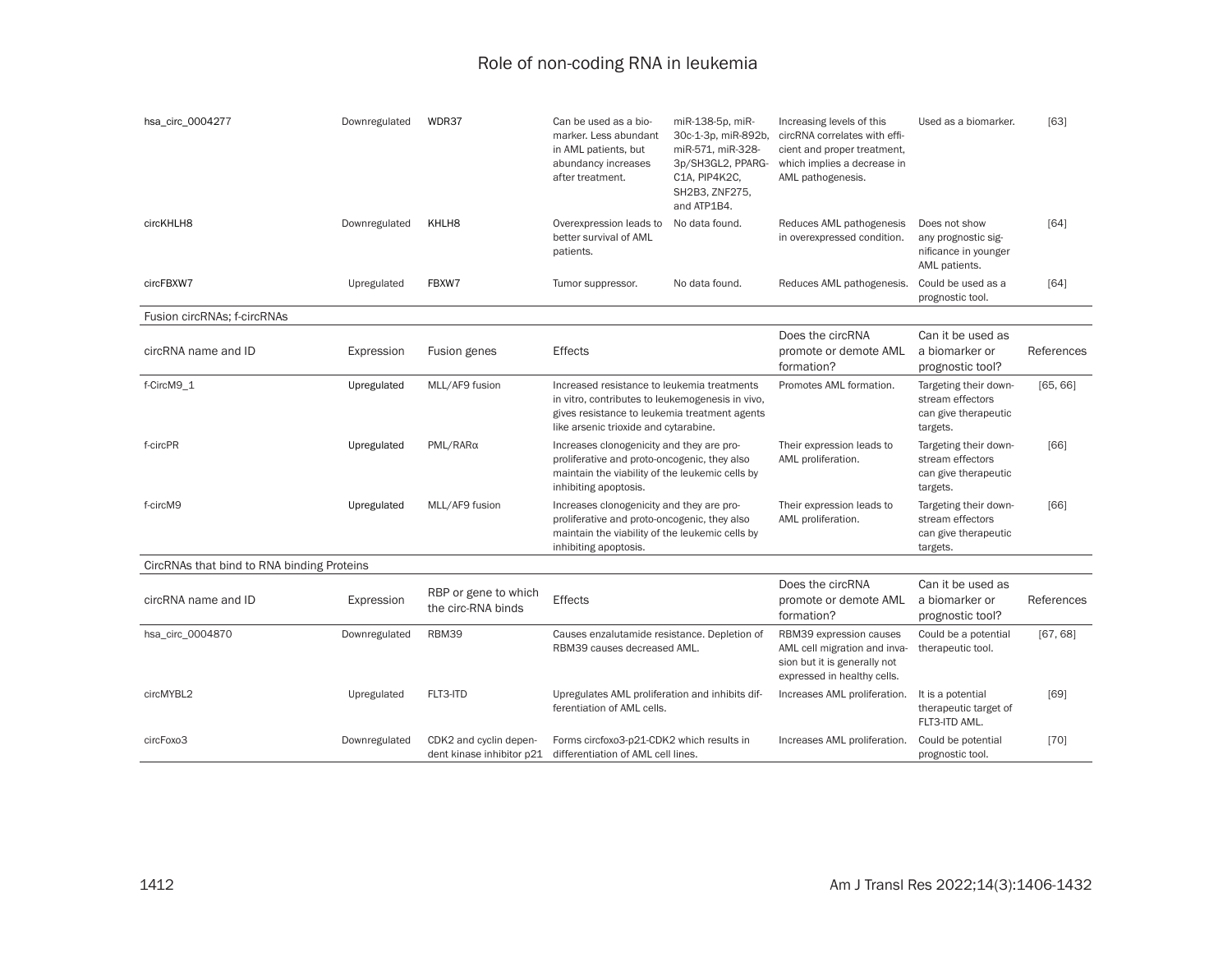| Table 2. Effects of miRNAs in acute myeloid leukemia |  |
|------------------------------------------------------|--|
|------------------------------------------------------|--|

| miRNA                                      | Expression    | Gene targets                                                | <b>Effects</b>                                                                                                                                                                                                                                                   | Does the miRNA pro-<br>mote or demote AML<br>formation?                                                                                  | Can it be used as a<br>biomarker or prognostic<br>tool?                                                               | References |
|--------------------------------------------|---------------|-------------------------------------------------------------|------------------------------------------------------------------------------------------------------------------------------------------------------------------------------------------------------------------------------------------------------------------|------------------------------------------------------------------------------------------------------------------------------------------|-----------------------------------------------------------------------------------------------------------------------|------------|
| miR-126*                                   | Upregulated   | ADAT2, FOF1, LMO7.                                          | Induces inhibition of apoptosis. Results in<br>chromosomal translocations, results in AML cell<br>viability and proliferation.                                                                                                                                   | Promotes AML formation.                                                                                                                  | More research required.                                                                                               | [71, 74]   |
| miR-223                                    | Downregulated | ANKH, SCN1A, SCN3A,<br>CBFB, CDH11, NEBL,<br>RILPL1, CENPN. | miR-223 inhibits cell cycle regulator protein<br>E2F1, but in AML condition, E2F1 acts as a tran-<br>scriptional regulator of miR-223, thereby down-<br>regulating it. This results in cell proliferation.                                                       | Promotes AML.                                                                                                                            | More research required.                                                                                               | $[75]$     |
| miR-126                                    | Upregulated   | TOM1, CKMT2, ZNF131,<br>RGS3.                               | This targets the polo-like kinase2 protein (PLK2)<br>which is a tumor suppressor protein, thereby<br>aiding in tumor proliferation.                                                                                                                              | Aids in AML formation.                                                                                                                   | More research required.                                                                                               | $[71]$     |
| miR-124-1                                  | Downregulated |                                                             | Inhibits cell growth, promotes cell apoptosis and<br>promotes cell differentiation [76].<br>However, another study has noted that it targets<br>the C/EBPα pathway, and it's silenced and<br>inhibited differentiation gives rise to leukemia<br>phenotype [77]. | Suppresses AML formation.                                                                                                                | Serves as a prognostic<br>marker. Those with miR-<br>124-1 under expression<br>have good prognosis.                   | [76, 77]   |
| miR-221                                    | Upregulated   | HIPK1, RAB18, DNM3,<br>ZNF547.                              | Inhibits p27 which in turn inhibits CDK, thereby it Aids in AML formation.<br>enhances cell proliferation in AML.                                                                                                                                                |                                                                                                                                          | Could be used as biomark-<br>er, as it's amount increasing<br>a lot in AML condition.                                 | $[78]$     |
| miR-20a and miR-17                         | Downregulated | POLQ, KLF12, STK38,<br>CENTD1, NUP35, GNB5,<br>CTSK.        | $HIF-1\alpha$ represses miR-20a and miR-17 expres-<br>sion, miR-17 and miR-20a removes HIF-1α medi-<br>ated AML differentiation. Hence, their downregu-<br>lation results in increase of AML differentiation.<br>They also inhibit p21 and STAT3 expression.     | In HIF- $1\alpha$ expressed<br>condition, these miRNAs<br>increase AML differentia-<br>tion, but they inhibit AML<br>cell proliferation. | More research required.                                                                                               | $[72]$     |
| $miR-29b$                                  | Upregulated   | CD93, HBP1, SNX21, GNS,<br>HMGCR, HNF4G, DNMT3B.            | Reduces the expression of DNA methyltransfer-<br>ases.                                                                                                                                                                                                           | Decreases AML patho-<br>genesis.                                                                                                         | Therapeutic role of synthetic<br>miR-29b is being identified.                                                         | $[79]$     |
| miR-29b                                    | Upregulated   | SCML2, C1orf96, COL3A1,<br>COL7A1, COL11A1.                 | Reduces tumor proliferation.                                                                                                                                                                                                                                     | Reduces AML tumor<br>formation.                                                                                                          | More research required.                                                                                               | $[79]$     |
| miR-193b                                   | Downregulated | MMP19, ARMC1, ARPC5.                                        | c-Kit proto-oncogene results in abnormal cell pro-<br>liferation. In AML cases miR-193b serves to post-<br>transcriptionally modify c-Kit proto-oncogene,<br>but it is downregulated. Artificially increasing<br>miR-193b can lead to decrease in AML.           | Increasing miR-193b can<br>lead to decrease in AML<br>pathogenesis.                                                                      | miR-193b is used as a<br>therapeutic agent, as<br>increasing its amount in<br>AML cells leads to better<br>prognosis. | [73]       |
| miR-196a and miR-196b Upregulated in early | hematopoiesis | FOS, GATA6, HOXB6,<br>HOXC8, ZNF24, CCDC47.                 | Induces downregulation of ERG, which has ad-<br>verse prognostic effects on elder AML patients.                                                                                                                                                                  | Decreases the adverse<br>effects of AML.                                                                                                 | Could be used as a prognos-<br>tic tool and biomarker.                                                                | [80]       |

The \* indicates that miR-126\* is the complementary analog of miR-126. A common precursor from the egfl7 gene gives rise to both these miRNAs.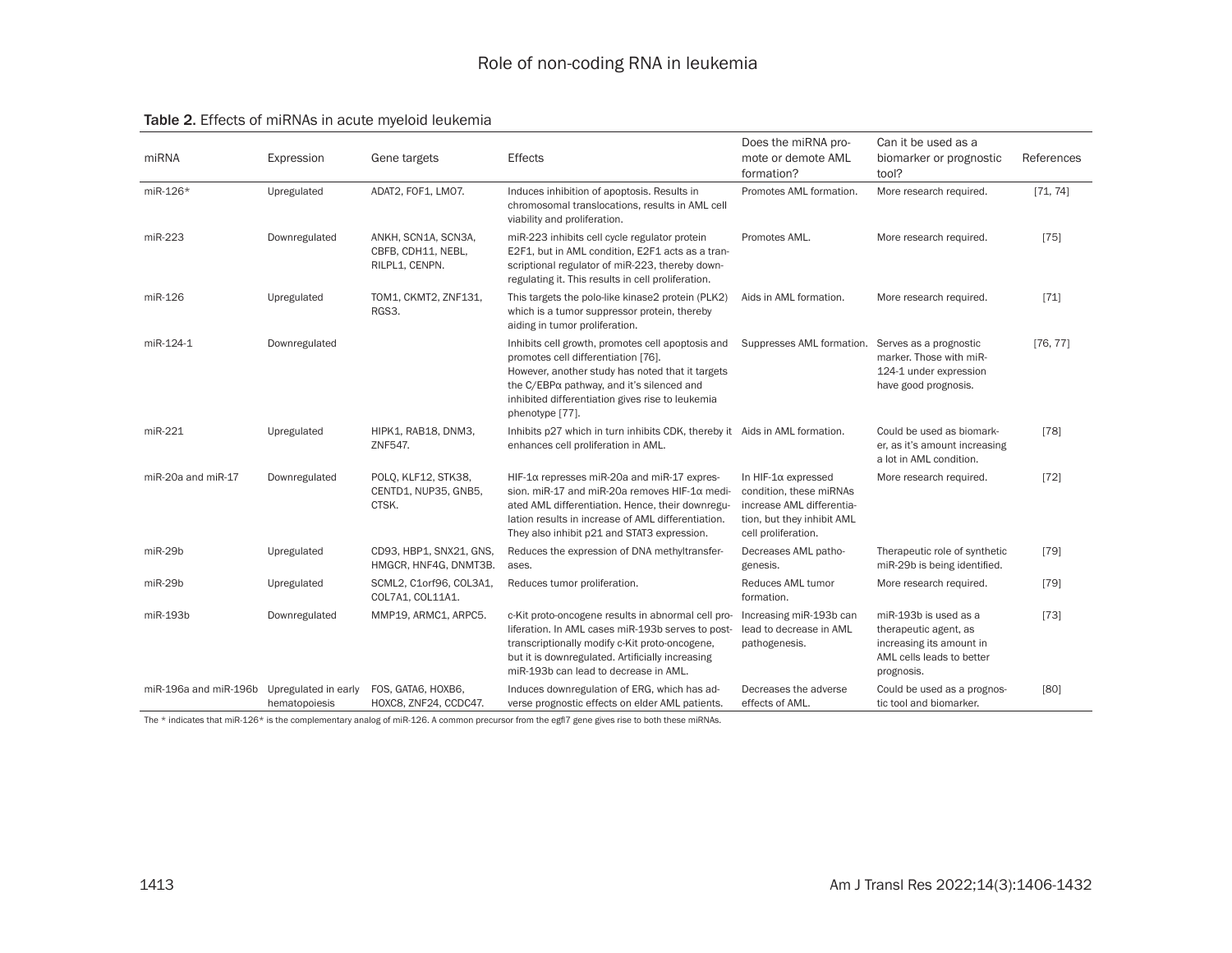#### Table 3. Effects of lncRNAs in acute myeloid leukemia

| IncRNA          | Expression  | <b>Effects</b>                                                                                                                                                                                                                                                                                                                                                                                                               | Does the IncRNA promote or<br>demote AML formation?                                                                                                                                                               | Can it be used as a biomarker or<br>prognostic tool?                                                                                                                                               | References |
|-----------------|-------------|------------------------------------------------------------------------------------------------------------------------------------------------------------------------------------------------------------------------------------------------------------------------------------------------------------------------------------------------------------------------------------------------------------------------------|-------------------------------------------------------------------------------------------------------------------------------------------------------------------------------------------------------------------|----------------------------------------------------------------------------------------------------------------------------------------------------------------------------------------------------|------------|
| H <sub>19</sub> | Upregulated | H <sub>19</sub> upregulation shows that it behaves as a proto-oncogene<br>in several AML cases, however it has also been observed to be<br>downregulated and causes apoptosis in several other AML/CML<br>cases through the H19/IGF2 axis. This differing characteristic<br>can be attributed to the small sample size of observations.                                                                                      | It has oncogenic properties in several<br>AML cases when upregulated, but can<br>also have tumor suppressing roles in<br>certain AML cases. Its effect differs<br>with the sex and age of the patient as<br>well. | Unmethylated H19 can be used as a<br>prognostic biomarker. H19/ID2 has a thera-<br>peutic target value.                                                                                            | [81, 82]   |
| <b>HOTAIR</b>   | Upregulated | It regulates LSC self-renewal by sponging miR-193a and by modu-<br>lating c-KIT expression.                                                                                                                                                                                                                                                                                                                                  | Its expression increases the pathoge-<br>nicity of AML.                                                                                                                                                           | High HOTAIR expression is correlated with<br>poor prognosis in AML patients.                                                                                                                       | $[89-93]$  |
| UCA1            | Upregulated | It results in increased AML cell viability, growth, metastasis and<br>cell invasion. This IncRNA binds with miR-126 and downregulates<br>its action. However, overexpressed miR-126 binds to 3'UTR of<br>RAC1 and inhibits its action. The PI3/AKT and JAK/STAT pathway<br>is also blocked by miR-126 overexpression. Hence the PI3/AKT<br>pathways are activated by IncRNA UCA1. UCA1 also sponges miR-<br>125a and miR-16. | Its expression aids in AML formation.                                                                                                                                                                             | Could be used as a therapeutic target<br>as it is abundant in patients with CEBPA<br>mutation.                                                                                                     | $[94-96]$  |
| CRNDE           | Upregulated | It is found to be overexpressed in AML cells and it results in<br>inhibition of apoptosis, increased proliferation, and increased<br>cloning.                                                                                                                                                                                                                                                                                | It increases AML pathogenicity.                                                                                                                                                                                   | Its presence is a measure of poor progno-<br>sis. Can be used as a therapeutic target. It<br>is seen to be overexpressed in M4 and M5<br>type of FAB cells, as compared to M1, M2<br>and M3 cells. | $[97]$     |
| PVT1            | Upregulated | It is elevated in t(8;21) AML and APL cases. It sponges miR-1204. It increases AML pathogenicity.<br>It regulates MYC activation which is necessary for maintaining<br>oncogenic state. PVT1 knockdown results in reduced cell migra-<br>tion and proliferation.                                                                                                                                                             |                                                                                                                                                                                                                   | Its expression is a measure of poor prog-<br>nosis.                                                                                                                                                | $[84-87]$  |
| PANDAR          | Upregulated | It results in AML pathogenesis by inhibiting the proapoptotic gene It results in AML pathogenesis.<br>expression. This is done by interacting with the NF-YA transcrip-<br>tion factor. It also results in higher BM (bone marrow) blast count<br>and lower CR (complete remission) rate. The overall survival of<br>the patients is also found to be shortened.                                                             |                                                                                                                                                                                                                   | It is used as a biomarker and as a<br>prognostic marker. High expression levels<br>result in poor prognosis especially in older<br>individuals.                                                    | [98, 99]   |
| <b>RUNXOR</b>   | Upregulated | It is involved in chromosomal translocation by interacting with<br>the RUNX1 promoter via its 3'-terminal fragment. This results<br>in the formation of an intrachromosomal loop. Mostly seen in<br>t(8;21) AML cases. It also interacts with EZH2 which is a H3K27<br>methylase.                                                                                                                                            | It results in AML proliferation.                                                                                                                                                                                  | Could play therapeutic and prognostic role.                                                                                                                                                        | [88]       |
| CCAT1           | Upregulated | Promotes HL-60 cell growth by inhibiting miR-155 which has<br>tumor suppressive properties. Hence, AML patients have less<br>amounts of miR-155. This results in repressed monocytic differ-<br>entiation, and promotes cell growth. CCAT1 upregulation is found<br>in mainly M4 and M5 AML patients according to the FAB system.                                                                                            | ing miR-155.                                                                                                                                                                                                      | Promotes AML cell growth by sequester- Its expression is a measure of poor progno-<br>sis. Downregulating CCAT1 can serve as a<br>therapeutic target.                                              | [84, 100]  |
| TUG1            | Upregulated | TUG1 suppresses miR-34a by recruiting EZH2, this results in ADR Promotes AML proliferation.<br>resistance. It also induces cell proliferation and inhibits AML cell<br>apoptosis by targeting the aurora kinase A (AURKA).                                                                                                                                                                                                   |                                                                                                                                                                                                                   | High expression of TUG1 results in poor<br>prognosis.                                                                                                                                              | [101, 102] |
| CCDC26          | Upregulated | It is also known as retinoid modification (RAM) and is associated<br>with pediatric AML. It is involved with the regulation of the dif-<br>ferentiation and apoptosis of acute monocytic leukemia cell lines<br>via regulating c-KIT expression.                                                                                                                                                                             | Increases AML proliferation.                                                                                                                                                                                      | High expression is a measure of poor<br>prognosis.                                                                                                                                                 | [103, 104] |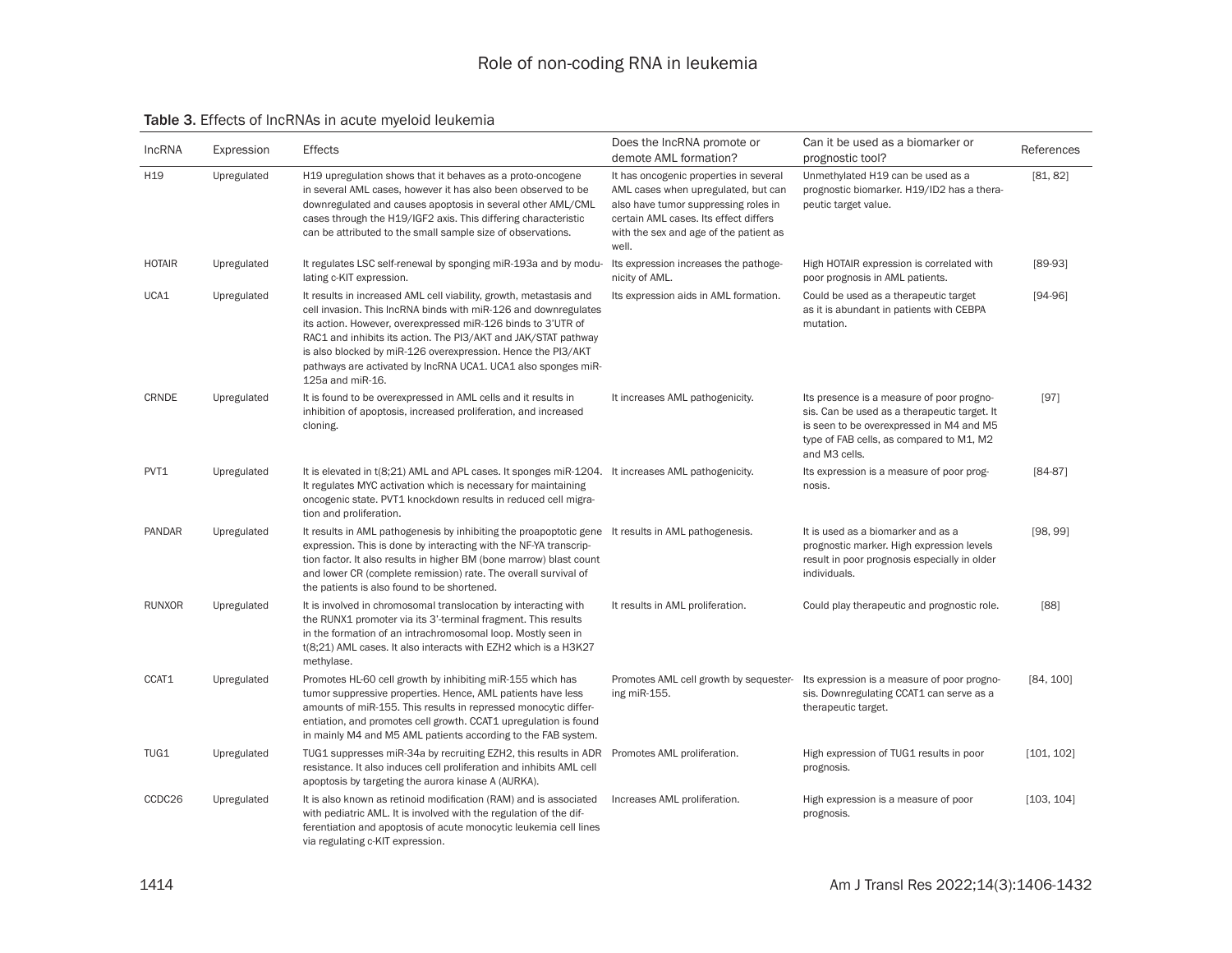| <b>MONC</b>  | Upregulated                                          | Enhances the proliferation of immature erythroid progenitor cells.                                                                                                                                                                                                                                                                                                                                            | Increases AML proliferation.                                                                                             | Could play therapeutic role.                                                                                          | [105]       |
|--------------|------------------------------------------------------|---------------------------------------------------------------------------------------------------------------------------------------------------------------------------------------------------------------------------------------------------------------------------------------------------------------------------------------------------------------------------------------------------------------|--------------------------------------------------------------------------------------------------------------------------|-----------------------------------------------------------------------------------------------------------------------|-------------|
| MIR100HG     | Upregulated                                          | Involved in AML cell proliferation, viability, and colony formation.                                                                                                                                                                                                                                                                                                                                          | Increases AML proliferation.                                                                                             | Could play therapeutic role.                                                                                          | [105]       |
| HOXA-AS2     | Upregulated                                          | Through a TRAIL mediated pathway, HOXA-AS2 suppresses apop-<br>tosis that is induced by ATRA. However, this HAOX-AS2 is also<br>induced by ATRA. Net result is increase in the number of viable<br>cells, and decrease in apoptosis.                                                                                                                                                                          | Increases AML proliferation.                                                                                             | HOXA-AS2 is therapeutic targets need to be<br>identified.                                                             | [106, 107]  |
| <b>MALAT</b> | Upregulated                                          | Sponges and downregulates miR-96. It increases AML cell<br>proliferation, and decreases apoptosis. It's knockdown results<br>in increased cytarabine (Ara-C) chemosensitivity by upregulating<br>miR-96.                                                                                                                                                                                                      | Increases AML proliferation.                                                                                             | Results in poor prognosis.                                                                                            | [108, 109]  |
| MEG3         | Downregulated                                        | In a p53 dependent manner, MEG3 is seen to inhibit tumori-<br>genesis. However, its methylation is seen to increase tumor<br>formation and results in poor prognosis. MEG3 can also inhibit<br>tumorigenesis in a p53 independent manner as well. Ten-eleven<br>translocation 2 (TET2) is seen to upregulate MEG3 expression<br>via a TET2-WT1-MEG3 axis, and this results in increased AML<br>proliferation. | Decreases AML proliferation.                                                                                             | Methylation of MEG3 results in poor prog-<br>nosis and reduced overall survival rates.<br>Can be used as a biomarker. | [110, 111]  |
| CASC15       | Upregulated                                          | CASC15 is a tumor suppressor gene and it results in reduced<br>colony formation. It also limits AML cell proliferation. It regulates<br>the SOX4 gene by modulating the transcription factor YY1.                                                                                                                                                                                                             | It suppresses AML proliferation.                                                                                         | Studies on CASC15 have given insights into<br>using them as potential therapeutic agents.                             | [112]       |
| <b>IRAIN</b> | Downregulated                                        | It is involved in inhibition of tumor cell migration. It is found to be<br>more expressed in low-risk AML patients, but less expressed in<br>high-risk AML patients. It is closely linked with the IGF1 promoter<br>sequence. Exposing the AML cells to cytarabine (AraC), which is a<br>chemotherapeutic agent, results in enhancing IRAIN expression.                                                       | It suppresses AML proliferation.                                                                                         | Results in shorter overall survival and<br>results in a refractory response to chemo-<br>therapy.                     | [113, 114]  |
| NEAT1        | Downregulated in<br>AML pathogen-<br>esis condition. | Results in suppressing AML cell proliferation and induces apopto-<br>sis. This is done via the NEAT1/miR-23a-3p/SMC1A axis. NEAT1<br>expression downregulates miR-23a-3p expression which leads to<br>SMC1A upregulation, which then reverses AML proliferation.                                                                                                                                              | It is generally downregulated in AML<br>state, but inducing its upregulation<br>results in decreasing AML proliferation. | Could be used as a therapeutic target by<br>upregulating NEAT1 expression in AML<br>affected cells.                   | [115]       |
| LOC285758    | Upregulated                                          | LOC285758 increases AML pathogenesis by regulating HDAC2<br>expression. Knockdown of LOC285758 results in increased cell<br>apoptosis and inhibits cell proliferation.                                                                                                                                                                                                                                        | Increases AML proliferation.                                                                                             | Indicates poor prognosis in AML patients.                                                                             | $[116-118]$ |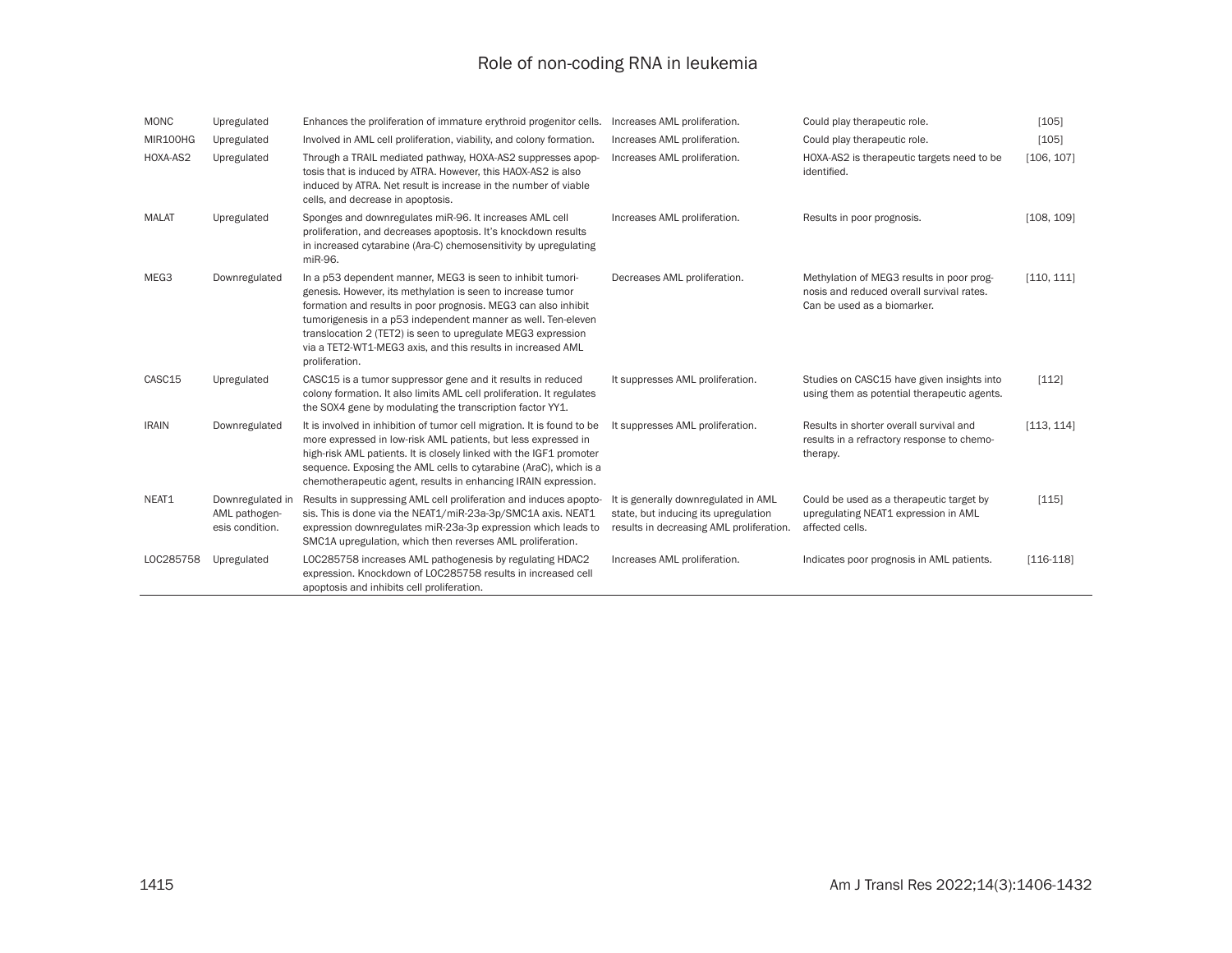

Figure 3. Summary of circRNAs, miRNAs, lncRNAs in AML and CML. The figure shows percentage of downregulated verses upregulated ncRNAs for all three types in AML and CML, of all the different types listed in this review. Panels (A-F) show the analyses pertaining to AML, and panels (G-L) represent analysis for CML. The percentage of downregulated versus upregulated ncRNAs are depicted as pi-charts: (A and G) circRNA; (C and I) miRNA; (E and K) lncRNA. The effects of each ncRNA in terms of whether they cause or decrease AML (B, D, F) or CML (H, J, L) are also shown. Figure also shows percentage of causing the disease versus percentage of not causing the disease in AML and CML.

*Circ-ANAPC7 (hsa\_circ\_101141):* This circRNA is seen to sponge the miRNA-181 family. It results in proliferation of pathogenesis of AML. It is observed to be up-regulated in AML patients and can be used as a potential biomarker for AML studies [55].

*Circ-DLEU2 (hsa\_circ\_0000488):* Circ-DLEU2 is observed to be over-expressed in AML patients, thus it can be used as a potential biomarker. It acts by sponging miR-496 and thereby increases PRKACB expression by the competitive endogenous RNA mechanism. This leads to inhibition of apoptosis and increased proliferation of AML cells [56].

*hsa\_circ\_100290:* This circRNA is formed from the SLC30A7 gene. Similar to circ-DLEU2 it is also over-expressed in AML patients and can be used as a potential biomarker. It regulates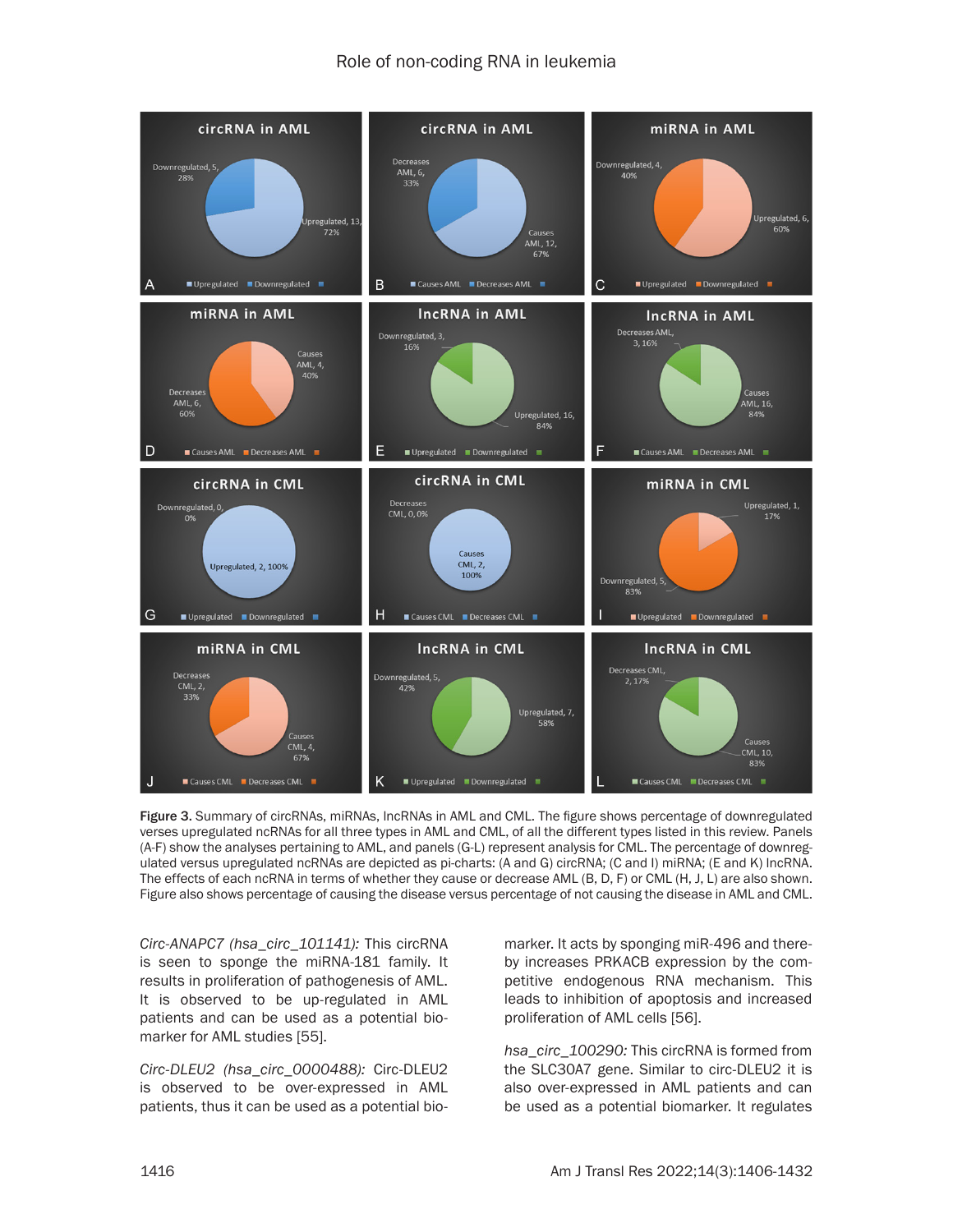

Figure 4. A summary on few of the mechanistic roles of miRNAs, lncRNAs and circRNAs on the pathogenesis of AML and CML. A. Effects of circPVT1 and lncRNA UCA1 on the miR-125 family have been shown. Their mechanistic effects on the pathogenesis of AML have been presented. B. Effects of circNPM1 75001 and circ-ANAPC7 on the miR-181 family has been shown in the pathogenesis of AML. C. Effects of the hsa\_circ family on the miR-181 family and miR-16 family in the pathogenesis of CML have been shown. D. Effect of miR-21 in both AML and CML has been shown, along with special focus on the lncRNA MEG3 in CML. E. Effect of the lncRNA MALAT on miR-328 and in the pathogenesis of CML has been shown. F. The role of the PVT1 gene loci in formation of circ-PVT1 and lncPVT1 in proliferation of AML has been shown. G. Role of lncRNA UCA1 in proliferation of both AML and CML has been shown.

the miR-203 and Rab10 axis. This promotes cell proliferation and inhibits apoptosis in AML cell lines, thereby increasing the pathogenicity of AML [57].

*Circ\_0009910 (hsa\_circ\_100053):* This originates from the gene MFN2 and it sponges miR-20a-5p. This sponging results in increased cell proliferation and its knockdown induces apoptosis. It is usually up-regulated in AML bone marrow samples and can be used as a potential biomarker and as a prognostic marker too, as high levels result in poor prognosis [58].

*circ-PAN3 (hsa\_circ\_0100181):* These circRNAs are involved primarily in drug resistance. They are up-regulated in AML cells and cause resistance to THP-1/ADM cells by the circ-PAN3-miR-153-5p/miR-183-5p-XIAP axis [59].

*Circ-vimentin:* This circular RNA is seen to be up-regulated in AML patients and can be used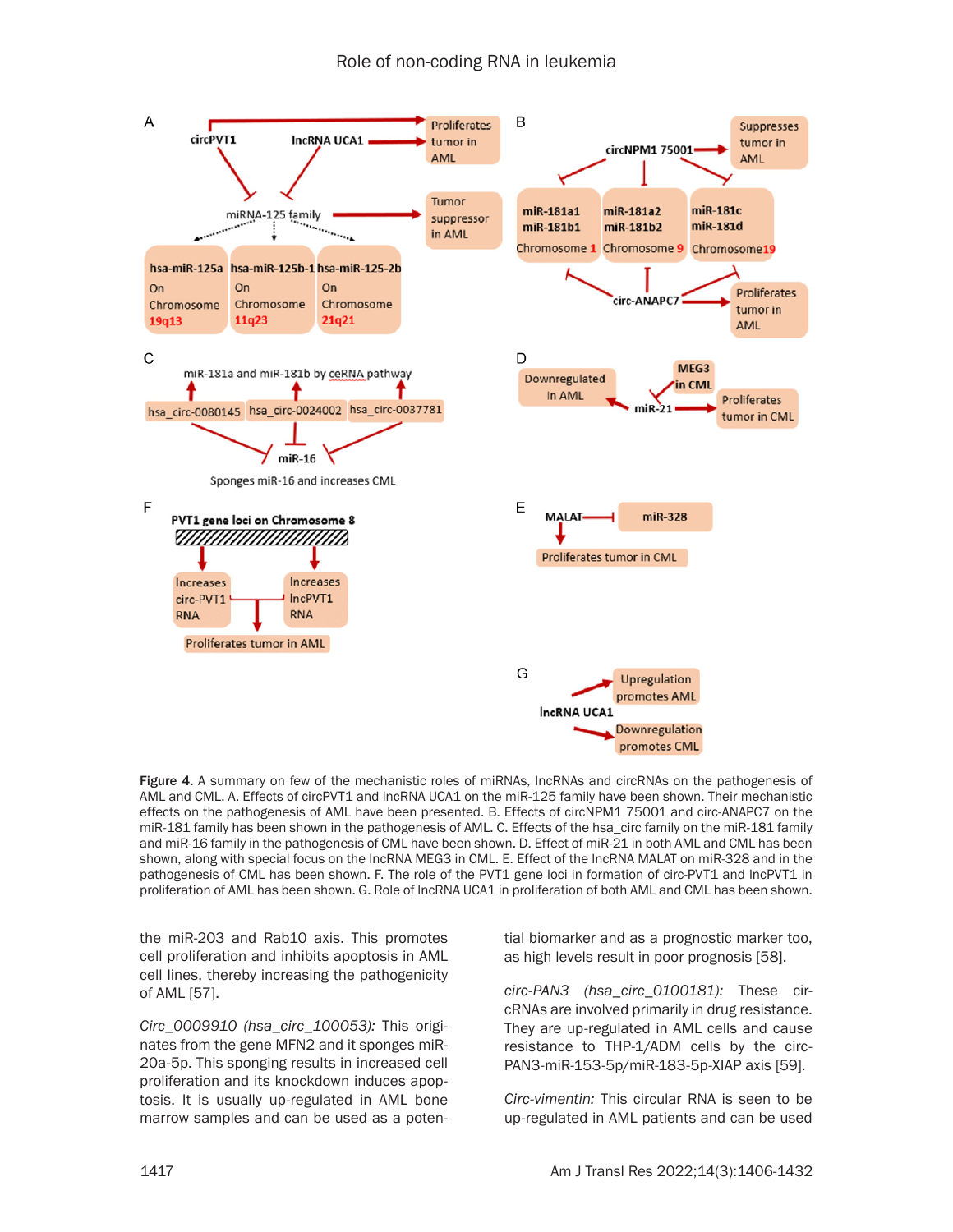as a measure of prognosis. Up-regulation of circ-VIM results in poor prognosis in elder patients. The vimentin protein is a part of intermediate filament protein III and is used for lymphocyte adhesion and trans cellular migration [60, 61].

*circ-HIPK2 (hsa\_circ\_0001756):* These circRNAs have an effect on acute promyelocytic leukemia, which is a subdivision of acute myelocytic leukemia. APL is caused by the blockage of cell differentiation at the promyelocytic stage by the PML/RARα fusion protein. They are down-regulated in APL cases and sponge miR-124. This causes astrocyte activation. miR-124, on the other hand, inhibits CEBPA which is a downstream protein. Hence, circ-HIPK2 regulates APL proliferation by the miR-124-CEBP axis [62].

*hsa\_circ\_0004277:* This is used as a biomarker in treatment of AML. It is de-regulated in AML pathogenesis conditions and up-regulated after treatment. It has many miRNA downstream targets such as miR-138-5p, miR-30c-1-3p, miR-892b, miR-571 and miR-328-3p [63].

*Fusion circRNAs:* Some chromosomal translocations give rise to chimeric cancerous gene products. These can give rise to circRNAs which are then called fusion circRNAs or f-circRNAs.

#### *miRNAs and AML*

Table 2 summarizes the effect of different miR-NAs in the pathogenesis of AML. Several of them have been seen to increase AML proliferation, while others are down-regulated and decrease tumorigenesis. Few miRNAs and their pathways of action are described below.

*miR-126: miR-126* is found on intron7 of the epidermal growth factor-like 7 (EGFL7). Its expression is dependent on methylation regulation of a 287 bp region on EGFL7. Over-expression of miR-126 results in reduced apoptosis, and increased cell viability of AML cells. The Polo-like kinase family is involved in regulating the cell cycle and DNA damage checkpoints. One such polo-like kinase is PLK2, which is a tumor suppressor and it is a target of miR-126. Up-regulation of miR-126 negatively regulates PLK2, thereby causing proliferation of AML cell lines. The other gene targets of miR-126 are

TOM1, CKMT2, ZNF131 and RGS3. The therapeutic effects of miR-126 are being researched currently [71].

*miR-20a and miR-17:* miR-20a and miR-17 are involved in reducing AML cell differentiation by affecting HIF-1α expression. HIF-1α is a transcription factor necessary for inducing differentiation of AML cells. HIF-1α can also repress miR-20a and miR-17 expression by down-regulating the c-Myc transcription factor. These miRNAs also inhibit p21 and STAT3 expression. This results in up-regulation of the miRNAs, as the p21 and STAT3 can inhibit the miRNAs from affecting HIF-1α. In summary, the miRNAs 20a and miR-17 are down-regulated in AML pathogenesis condition. This happens due to HIF-1α targeting their expression. If the miRNAs can be up-regulated, then they not only inhibit HIF-1α from acting as an oncogene, but they also inhibit p21 and STAT3 from acting as a miRNA inhibitor. It is being researched if these miRNAs can be up-regulated in cancer cells so that they can act as therapeutic targets. POLQ, KLF12, STK38, CENTD1, NUP35, GNB5 and CTSK are its gene targets [72].

*miR-193b:* miR-193b is found to be inversely related to the expression levels of c-Kit protooncogene. In AML cases, miR-193b is down regulated; hence c-Kit proto-oncogene is expressed. c-Kit proto-oncogene over-expression leads to abnormal cell proliferation and is a measure of poor prognosis. Hence, to inhibit AML pathogenesis, miR-193b must be overexpressed, as this can then post-transcriptionally modify c-Kit proto-oncogene expression levels. The gene targets of miR-193b are MMP19, ARMC1 and ARPC5. miR-193b expression levels are used as a prognostic biomarker as, it's under expression is an indication of poor prognosis, while its over-expression is a measure of good prognosis [73].

#### *LncRNAs and AML*

Table 3 summarizes the effects different lncRNAs have on the pathogenesis of AML. A few of these lncRNAs are also seen to be involved in the pathogenesis of CML as well. The pathways of action of a few of these are explained below.

*H19: H19* is located on chromosome 11p15. By regulating IGF2-IGFR1 activity it maintains qui-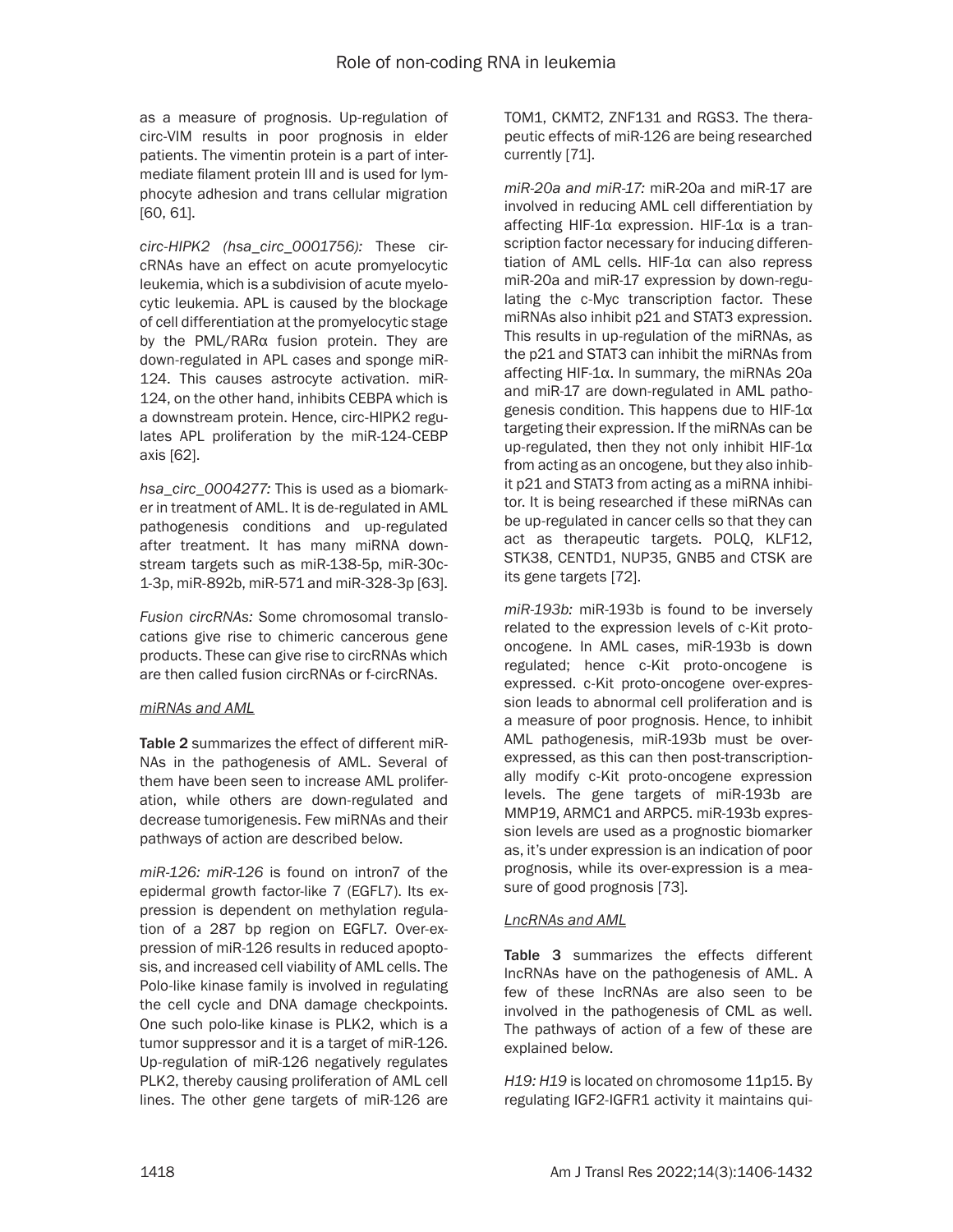escence of hematopoietic stem cells at the transcriptional and post-transcriptional level. H19 is usually up-regulated in AML and increases tumorigenesis along with cell proliferation. It exhibits pro-proliferative and anti-apoptotic characteristics. In AML, H19 is associated with lower Complete Remission (CR) rate and shorter Overall Survivability (OS). H19 overexpression is also correlated with the sex, age, WBC count, FLT3-ITD and DNMT3 mutation levels of the patients. H19 regulates ID2 expression (the downstream gene of H19), by regulating hsamiR-19a/b, and this results in increased leukemogenesis [81-83].

*PVT1:* Acute pro-myelocytic leukemia is a subtype of AML which is formed by blockages in granulocytic differentiation during the promyelocytic stages. PVT1 stands for Plasmacytoma Variant Translocation 1 and it is located on chromosome 8q24 along with *c-myc.* c-Myc knockdown results in down-regulation of PVT1 and reverses the oncogenic effects of up-regulated PVT1. In up-regulated stage it is involved in increasing cell migration and proliferation. It mainly occurs in t(8;21) translocations. It is also known to sponge miR-1204 which is another factor to increase oncogenes in AML cells. It can be used as a prognostic tool [84-87].

*RUNXOR: RUNXOR* is an intragenic lncRNA that is present upstream of the RUNX1 promoter. It gets its name because of overlapping with the promoter region (RUNX1 overlapping RNA). RUNXOR is up-regulated in AML cells, especially those cells that occur with t(8;21) translocations. Its expression was also increased when treating the cells with Ara-C. It interacts with EZH2 which is a H3-K27 methylase and the RUNX1 proteins via intra-chromosomal loops, and it thereby regulates *RUNX1* gene. This leads to regulation of AML pathogenesis and its over-expression increases proliferation of AML cells [88].

#### *Chronic myeloid leukemia*

Similar to AML, chronic myeloid leukemia (CML) is a leukemia characterized by the uncontrolled cell division of the myeloid cells that gives rise to a large population of blast cells in the blood. It is a myeloproliferative neoplasm and patients with more than 20% of blast cells are said to be under the blast crisis (BC) stage at which point the leukemia becomes painful, and bone pain and bleeding can occur [119, 120]. It mainly affects an older age group, with the median age of 56-57 years, and 20% of cases are specific to 70-year-old individuals [46, 121-123]. An abnormal reciprocal chromosomal translocation between chromosomes 9 and 22 (t(9;22)) causes the formation of a minute chromosome known as Philadelphia (Ph) chromosome. This translocation is considered to be one of the causative reasons of CML [124]. The breakpoint cluster region, BCR, is a 5.8kb region on chromosome 22, which when fuses with the ABL1 region on chromosome 9, causes the fusion of different exons on BCR with different exons on ABL1. This results in a chimeric mRNA which then translates to form oncogenic proteins [125-127]. Recently a fusion of BCR-ABL1 has given rise to a different fusion protein which has tyrosine kinase activity, but only for those patients who are positive for Ph<sup>+</sup> [128-131]. Research is now focused on targeting this tyrosine kinase in attempts to reduce the pathogenicity of the disease. More information has been given in Tables 4-6.

#### *Circular RNAs and CML*

Table 4 summarizes the two types of circRNAs seen to be involved in CML pathogenesis. Both types are up-regulated and result in increased proliferation of CML cells. They have been explained below.

*circBA9.3 (fusion circRNA):* A major reason for CML pathogenesis is the unregulated tyrosine kinase activity of BCR-ABL1. circBA9.3 is a fusion circRNA derived from BCR-ABL1. In its up-regulated state it aids in increasing the tyrosine kinase activity of BCR-ABL1. Such patients are resistant to tyrosine kinase inhibitors (TKIs). Up-regulation of circBA9.3 increases the BCR-ABL1 and c-ABL1 expression which increases the proliferation of CML and inhibits cell apoptosis. Targeting the expression levels of this circular RNA and down-regulating it can aid in eliminating CML in TKI resistant patients [132].

*hsa\_circ\_0080145; hsa\_circ\_0024002; hsa\_ circ\_0037781:* hsa\_circ\_0080145, hsa\_circ\_ 0024002 and hsa\_circ\_0037781 target the leukemia associated miRNAs (miR-16, miR-181a and miR-29b) by a ceRNA pathway. miR-16 is seen to be up-regulated in the peripheral lymphoid. miR-29b is involved in down-regulat-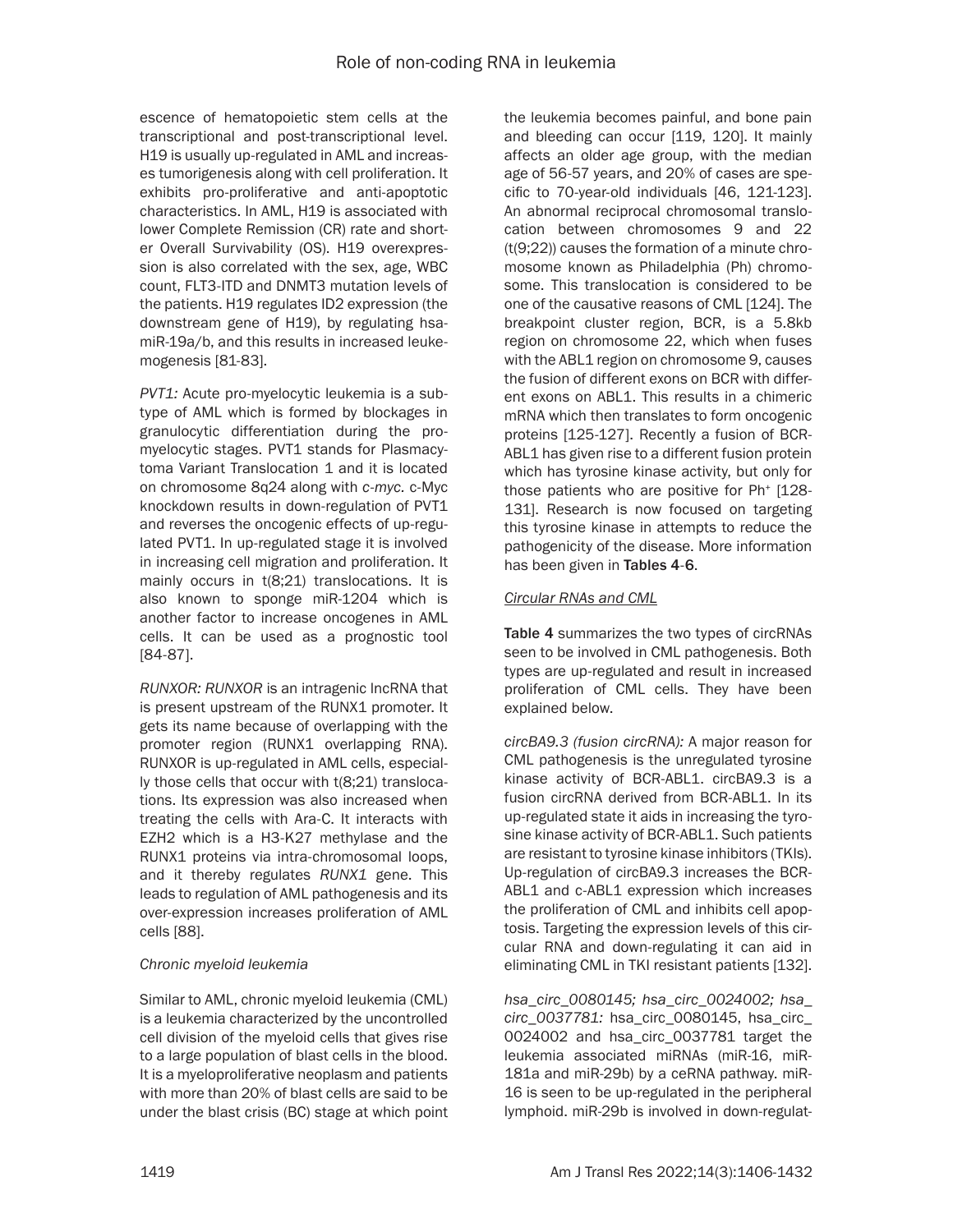#### Table 4. Effects of circRNAs in chronic myeloid leukemia

| circRNA name and ID                                     | Expression  | Gene     | <b>Effects</b>                                                                                                                                   | miRNA that the circRNA<br>sponges or targets | Does the circRNA promote<br>or demote AML formation? | Can it be used as a biomarker<br>or prognostic tool?                                                                                                  | References |
|---------------------------------------------------------|-------------|----------|--------------------------------------------------------------------------------------------------------------------------------------------------|----------------------------------------------|------------------------------------------------------|-------------------------------------------------------------------------------------------------------------------------------------------------------|------------|
| circBA9.3 (fusion circRNA)                              | Upregulated | BCR-ABL1 | Promote cell proliferation,<br>causes TKI resistance due<br>to increased ABL1 expres-<br>sion, causes drug resistance<br>and inhibits apoptosis. | None                                         | Promotes CML formation.                              | It can be targeted to be used as a<br>therapeutic target.                                                                                             | [45, 131]  |
| hsa circ 0080145; hsa<br>circ 0024002; hsa circ 0037781 | Upregulated |          | Sponges the miRNAs in-<br>volved in inhibiting vascular<br>inflammation, thereby pro-<br>moting CML pathogenesis.                                | miR-16, miR-181a, miR-<br>29 <sub>b</sub>    | Promotes CML proliferation.                          | Since hsa circ 008014 sponges<br>miR-29b it has potential for<br>being a potential prognostic and<br>therapeutic target for curing CML<br>cell lines. | [137]      |

#### Table 5. Effects of miRNAs in chronic myeloid leukemia

| miRNA name | Expression                                    | Gene targets                                                | <b>Effects</b>                                                                                                                                                                                                                                                                                 | Does the miRNA promote or<br>demote AML formation?                                                                    | Can it be used as a biomarker or<br>prognostic tool?                                                                         | References |
|------------|-----------------------------------------------|-------------------------------------------------------------|------------------------------------------------------------------------------------------------------------------------------------------------------------------------------------------------------------------------------------------------------------------------------------------------|-----------------------------------------------------------------------------------------------------------------------|------------------------------------------------------------------------------------------------------------------------------|------------|
| miR-17-92  | Downregulated                                 | IRF9, RAB10, TXNIP,<br>TET <sub>2</sub>                     | A BCR/ABL-c-MYC-miR-17-92 pathway takes<br>place in CML cell lines.                                                                                                                                                                                                                            | Upregulation causes increase in CML.                                                                                  | It is being checked as a possible thera-<br>peutic agent.                                                                    | [74, 141]  |
| $miR-21$   | Upregulated                                   | TXPAN2, LUM, SUZ12,<br>MSH2, PDZD2                          | Antisense inhibition causes induction of apop-<br>tosis and inhibits cell growth and migration in<br>CML cells. It also upregulates PDCD4 which is<br>a tumor suppressor gene.                                                                                                                 | Antisense inhibition of miR-21 de-<br>creases CML growth, but in normal cell<br>conditions, miR-21 is oncogenic.      | Antisense inhibited miR-21 is being<br>used as a therapeutic agent.                                                          | [138]      |
| $miR-29b$  | Downregulated                                 | HAS3, SNX24, CD93,<br>SCML2, COL7A1.<br>ZNF396, HMGCR, ICOS | Inhibits cell growth, colony formation, and<br>induces apoptosis of CML cells by inhibit-<br>ing ABL1 and BCR/ABL1 in overexpressed<br>condition.                                                                                                                                              | It is downregulated in CML cells, but<br>inducing its overexpression leads to<br>decreased CML formation.             | Could be used as therapeutic agent.                                                                                          | [140]      |
| miR-138    | Downregulated                                 | KLF12, H3F3B,<br>MYO5C, NXN, NEBL,<br>PDPN, STK38           | In overexpressed condition it inhibits cell<br>growth and it is a tumor suppressor of CML<br>cells by inhibiting BCR/ABL1 and CCND3 by<br>binding to their 3'UTR regions. It is down-<br>regulated in normal conditions but GATA1<br>activation and imatinib treatment restores its<br>amount. | Decreases CML formation.                                                                                              | Could be used as a therapeutic target<br>to control CML.                                                                     | [139]      |
| miR-203    | Can become<br>hypermethylated<br>in CML cells | RTKN2, AAK1, MYST4,<br>CD109, IL21, PLD2                    | In normal cells miR-203 has tumor suppressor<br>roles. Sometimes it gets hypermethylated in<br>CML cells which leads to increase of BCR/<br>ABL fusion protein thereby causing cellular<br>proliferation of CML cells.                                                                         | Hypermethylation causes increased<br>CML pathogenesis.                                                                | Un hypermethylated miR-203 is used as<br>a therapeutic agent to control CML.                                                 | [142]      |
| miR-451    | Downregulated                                 | TSC1, ACADSB, GRSF1,<br>MAML1, GDI1, NAMPT                  | It is associated with BCR/ABL1 activity.                                                                                                                                                                                                                                                       | Has a complex relationship in CML<br>pathogenesis.                                                                    | Further research is required to check its<br>therapeutic effects.                                                            | [143]      |
| miR-212    | Downregulated                                 | APAF1, EP300, EDNRA,<br>CFL2, NOS1, SOX4,<br>S0X11          | Downregulated miR-212 causes upregula-<br>tion of ABCG2 protein. ABCG2 is observed in<br>imatinib resistant CML cells.                                                                                                                                                                         | Downregulated miR-212 causes CML<br>cells to be resistant to imatinib, there-<br>by increasing susceptibility to CML. | Anti-miR-212 can cause downregulation<br>of ABCG2 and can cause imatinib resis-<br>tant cells to be susceptible to imatinib. | [144]      |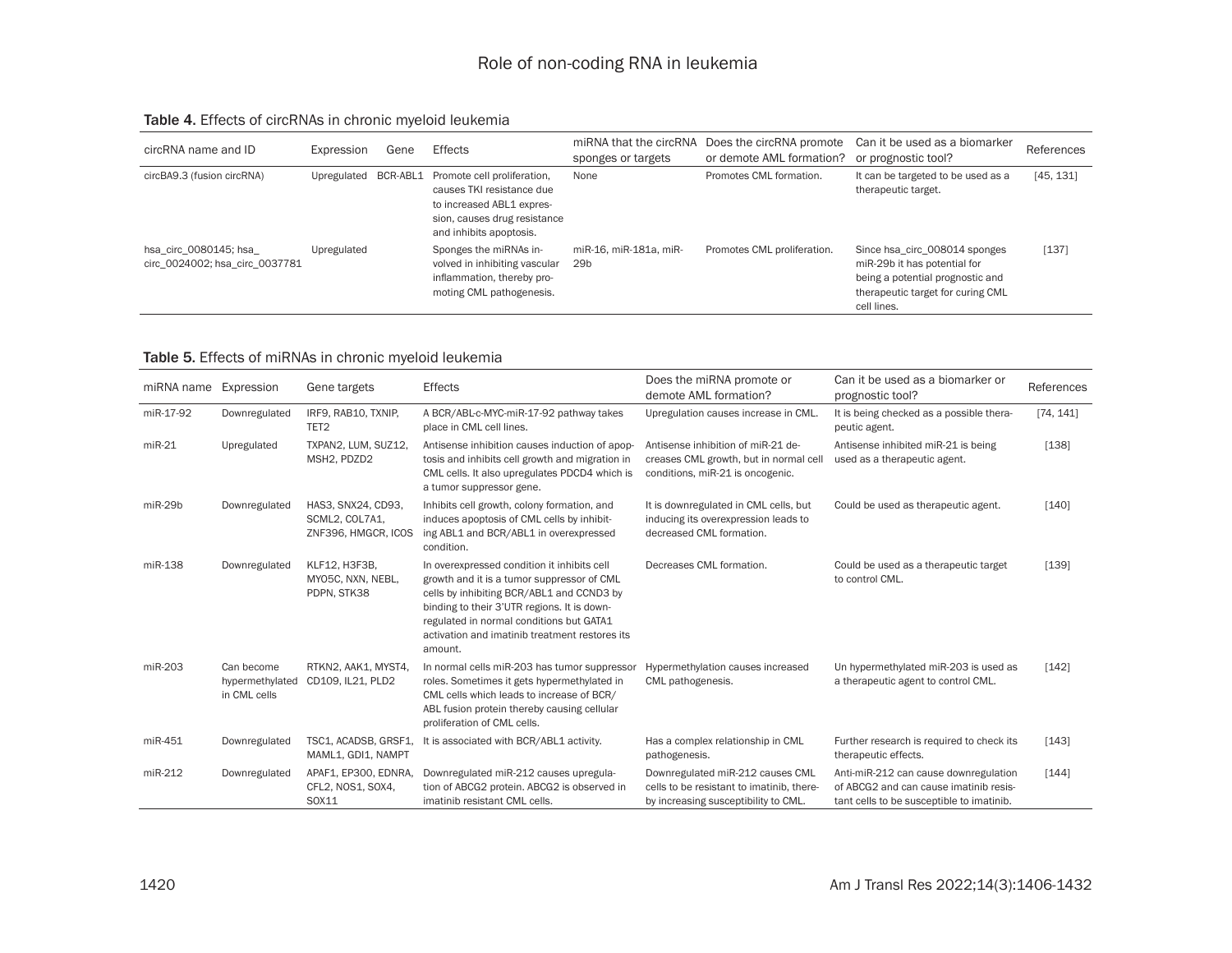#### Table 6. Effects of lncRNAs in chronic myeloid leukemia

| IncRNA name       | Expression    | Effects                                                                                                                                                                                                                                                                                                                          | Does the IncRNA promote or<br>demote CML formation?                                                                                            | Can it be used as a biomarker or<br>prognostic tool?                                                                                                     | References    |
|-------------------|---------------|----------------------------------------------------------------------------------------------------------------------------------------------------------------------------------------------------------------------------------------------------------------------------------------------------------------------------------|------------------------------------------------------------------------------------------------------------------------------------------------|----------------------------------------------------------------------------------------------------------------------------------------------------------|---------------|
| <b>HOTAIR</b>     | Upregulated   | It results in imatinib resistance in CML patients. Its knockdown results<br>in lowering the resistance and better sensitivity to imatinib via a PI3/Akt<br>pathway.                                                                                                                                                              | Upregulated condition results in<br>resistance against imatinib, thereby<br>causing CML.                                                       | It is used as a therapeutic target to<br>check sensitivity to CML drugs.                                                                                 | [149]         |
| H <sub>19</sub>   | Upregulated   | H19 is upregulated in human cancers by the c-Myc transcription factor.<br>This results in cellular transformations. In CML it is upregulated by the Bcr-<br>Abl kinase, resulting in efficient tumor growth and inhibits apoptosis.                                                                                              | Causes CML proliferation.                                                                                                                      | Further research is being conducted to<br>check the role of hypomethylated H19<br>as a potential biomarker.                                              | [147, 148]    |
| HAND2-AS1         | Downregulated | In CML cells, HAND2-AS1 is downregulated. This results in increased miR-<br>1275 which results in cell proliferation. However, upregulation of HAND1-<br>AS2 results in sponging of miR-1275 which inhibits cell proliferation and<br>promotes apoptosis.                                                                        | It is downregulated in CML cells but<br>its upregulation causes sponging<br>of miR-1275 which results in inhibi-<br>tion of CML proliferation. | Upregulation of HAND2-AS2 is being<br>checked and it can be a potential thera-<br>peutic target for combatting CML.                                      | [150]         |
| SNHG5             | Upregulated   | Overexpression of SNHG5 acts as a CeRNA against miR-205-5p and sup-<br>presses it, while overexpression of miR-205-5p suppresses the expression<br>of ABCC2. SNHG5 results in imatinib resistance in CML by regulating<br>ABCC2 via miR-205-5p. It also regulates CML cell proliferation, apoptosis<br>and cell differentiation. | Results in imatinib resistance and<br>aids in CML proliferation.                                                                               | The role of SNHG5 as a drug inhibitor is<br>being researched and more research is<br>being done to see if it can be targeted<br>as a therapeutic target. | [151, 152]    |
| NEAT1             | Upregulated   | It is essential for forming nuclear body paraspeckles. It is regulated by c-<br>Myc transcription factor. Knockdown of NEAT1 results in imatinib induced<br>apoptosis. Additionally, SFPQ is a NEAT1-binding paraspeckle protein<br>which induces NEAT1 to mediate apoptosis in K562 cells.                                      | Results in proliferation of CML.                                                                                                               | Its role as a therapeutic agent is being<br>researched.                                                                                                  | [153]         |
| MALAT1            | Upregulated   | Targets miR-328 and via the IncRNA MALAT1/miR-328 axis it promotes<br>CML cell proliferation and induces imatinib resistance. Silencing of<br>MALAT1 arrests cell cycle of CML cells.                                                                                                                                            | Results in CML proliferation.                                                                                                                  | Its role as a therapeutic target is being<br>researched.                                                                                                 | [146]         |
| <b>HULC</b>       | Upregulated   | Knockdown of HULC inhibits cell proliferation and induces apoptosis by<br>repression of c-Myc and Bcl-2. It's silencing also results in apoptosis by<br>imatinib treatment, and it suppresses the phosphorylation of PI3K/Akt<br>pathway. It also acts as a endogenous sponge of miR-200.                                        | Results in CML proliferation.                                                                                                                  | Its role as a potential therapeutic target<br>is being researched.                                                                                       | [154]         |
| PLIN <sub>2</sub> | Upregulated   | CEBPA upregulates PLIN2 which then increases CML tumor growth via the<br>GSK3 and Wnt/ß-catenin signaling pathway. PLIN2 increases cell prolifera-<br>tion and inhibits apoptosis.                                                                                                                                               | Increases CML proliferation.                                                                                                                   | A new CML treatment based on target-<br>ing the CEBPA/PLIN2 axis is being<br>researched.                                                                 | [155]         |
| UCA1              | Downregulated | UCA1 acts as a ceRNA of MDR1 and sponges miR-16, which results in<br>increased imatinib resistance, and increases CML proliferation.                                                                                                                                                                                             | Increases CML proliferation.                                                                                                                   | The UCA1/MDR1 axis is being studied<br>as a potential therapeutic target.                                                                                | [156]         |
| MEG3              | Downregulated | It is downregulated in CML, however its overexpression results in sponging<br>of miR-21 which results in inhibition of CML cell proliferation and induces<br>apoptosis. Additionally, it also regulates miR-147 and the JAK/STAT<br>pathway.                                                                                     | It is downregulated in CML but<br>its overexpression reduces CML<br>proliferation.                                                             | Used as a prognostic tool and is<br>observed to be lower in AP and BP CML<br>cases compared to CP stage.                                                 | $[157 - 159]$ |
| <b>FENDRR</b>     | Downregulated | FENDRR sponges the RNA binding protein HuR as well as miR-184 which<br>results in attenuation of Adriamycin resistance in CML cells, and results in<br>suppression of tumor growth and increased cell apoptosis rates.                                                                                                           | Decreases CML pathogenicity.                                                                                                                   | FENDRR is a potential target for revers-<br>ing the roles of Adriamycin resistance<br>and it is being researched as a potential<br>therapeutic target.   | [145]         |
| BGL3              | Downregulated | BGL3 acts as a ceRNA for binding miR-17, miR-93, miR-20a, miR-20b,<br>miR-106a and miR-106b so that it can cross regulate PTEN expression.<br>BGL3 acts as a tumor suppressor.                                                                                                                                                   | It is a tumor suppressor and<br>reduces CML proliferation.                                                                                     | More research is being conducted on its<br>therapeutic and prognostic effects.                                                                           | [160]         |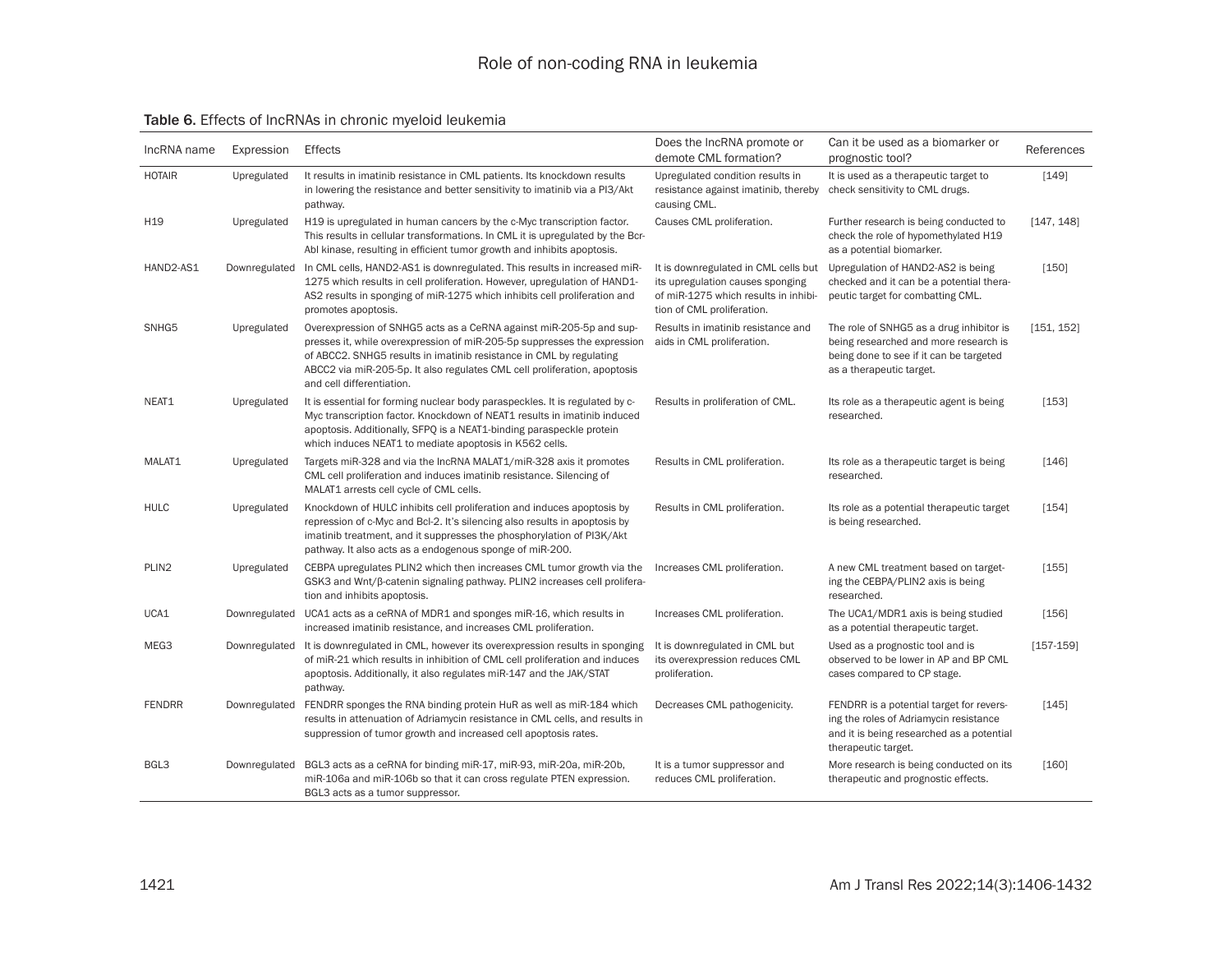ing the expression of BCR-ABL1, hence it is concerned with malignant hematopoiesis. miR-181b is involved in inhibiting vascular inflammation in human macrophages. Their sponging by these circRNAs results in proliferation of CML and increased pathogenesis. These circRNAs are usually up-regulated in CML and they can be used as potential biomarkers and in CML prognosis [53, 133-136].

#### *miRNAs and CML*

Table 5 summarizes the effects of different miRNAs on the pathogenesis of CML. Several of these miRNAs are involved in reversing imatinib resistance in cells, while others result in imatinib resistance. The functional pathways of a few miRNAs are discussed below.

*miR-21:* miR-21 is involved in increased CML cell migration, it inhibits apoptosis and it increases cell growth. It's inhibition by antisense oligonucleotides (ASOs) are used as therapeutic tools in order to suppress the effects of miR-21. miR-21 is itself up-regulated in tumor cells and they down-regulate the expression of the tumor suppressor gene PDCD4. The gene targets of miR-21 are TXPAN2, LUM, SUZ12, MSH2 and PDZD2 [138].

*miR-138:* miR-138 is a tumor suppressor, but it is down-regulated in CML pathogenesis conditions. It is up-regulated when the CML cells are treated with imatinib. This results in inhibited cell proliferation, increased apoptosis leading to inhibited colony formation by granulocytemacrophages. One of the reasons for this is that miR-138 down-regulates BCR-ABL by binding to its coding region, another is it binds to the 3'UTR of CCND3, which also results in its tumor suppression role. Additionally, miR-138 up-regulation results in up-regulation of GATA1 activity which then binds to miR-138 promoter, and in turn up-regulates its activity. All these point to the therapeutic roles miR-138 has in stopping the proliferation of CML [139].

*miR-29b:* In CML cells it is down-regulated which leads to CML proliferation. It binds to the 3'UTR region of ABL1. By up-regulating it artificially and over-expressing it, CML cells undergo apoptosis by cleavage of procaspase3 and PARP. This happens because the miR-29b binds to the 3'UTR of ABL1 and suppresses its oncogene formation. Hence, up-regulation of miR-29b acts as a tumor suppressor and is used as a therapeutic target for combatting CML proliferation. The gene targets are HAS3, SNX24, CD93, SCML2, COL7A1, ZNF396, HMGCR, and ICOS [140].

#### *LncRNAs and CML*

Table 6 summarizes the effects of different lncRNAs on the pathogenesis of CML. They all have different modes of action and they affect different pathways. A few of them have been discussed below.

*FENDRR:* Adriamycin is a drug used in chemotherapy to combat cancer. However, many patients are resistant to Adriamycin due to the expression of multi drug resistance 1 (MDR1) gene. FENDRR is another gene in the genome which is usually down-regulated in CML cases. However, it has been noted that over-expression of FENDRR results in silencing of MDR1, thereby, increasing Adriamycin sensitivity. This results in increased apoptosis and decreased tumor growth. The mechanism of FENDRR action is discussed here. The 3'UTR of FENDRR and MDR1 contain multiple HuR binding sites. HuR is an RNA binding protein. miR-184 also has biding sites on the 3'UTR of FENDRR. It is observed that miR-184 competes with HuR to bind FENDRR. It was observed that miR-184 positively regulates MDR1 expression via the miR-184/FENDRR/HuR/MDR1 pathway. Hence, up-regulation of FENDRR and downregulation of miR-184 can serve as a therapeutic target by decreasing Adriamycin resistance in CML cells [145].

*MALAT1:* The metastasis-associated lung adenocarcinoma transcript 1 (MALAT1) is an lncRNA, which is known as being a proto-oncogene. It is up-regulated in CML cells and increases cell proliferation. It is also involved in increased imatinib resistance, which is why targeting and down-regulating it can serve therapeutic effects. Silencing MALAT1 targets the miR-328, which results in arresting the cell cycle of CML cells, thereby preventing CML proliferation (Figure 4). This proves that the MALAT1/miR-328 axis is a crucial pathway that can be targeted to stop CML and increase imatinib sensitivity [146].

*H19:* H19 is an oncogene and tumor suppressor whose transcription is positively regulated by the c-Myc transcription factor. Knockdown of H19 promotes apoptosis, makes CML cells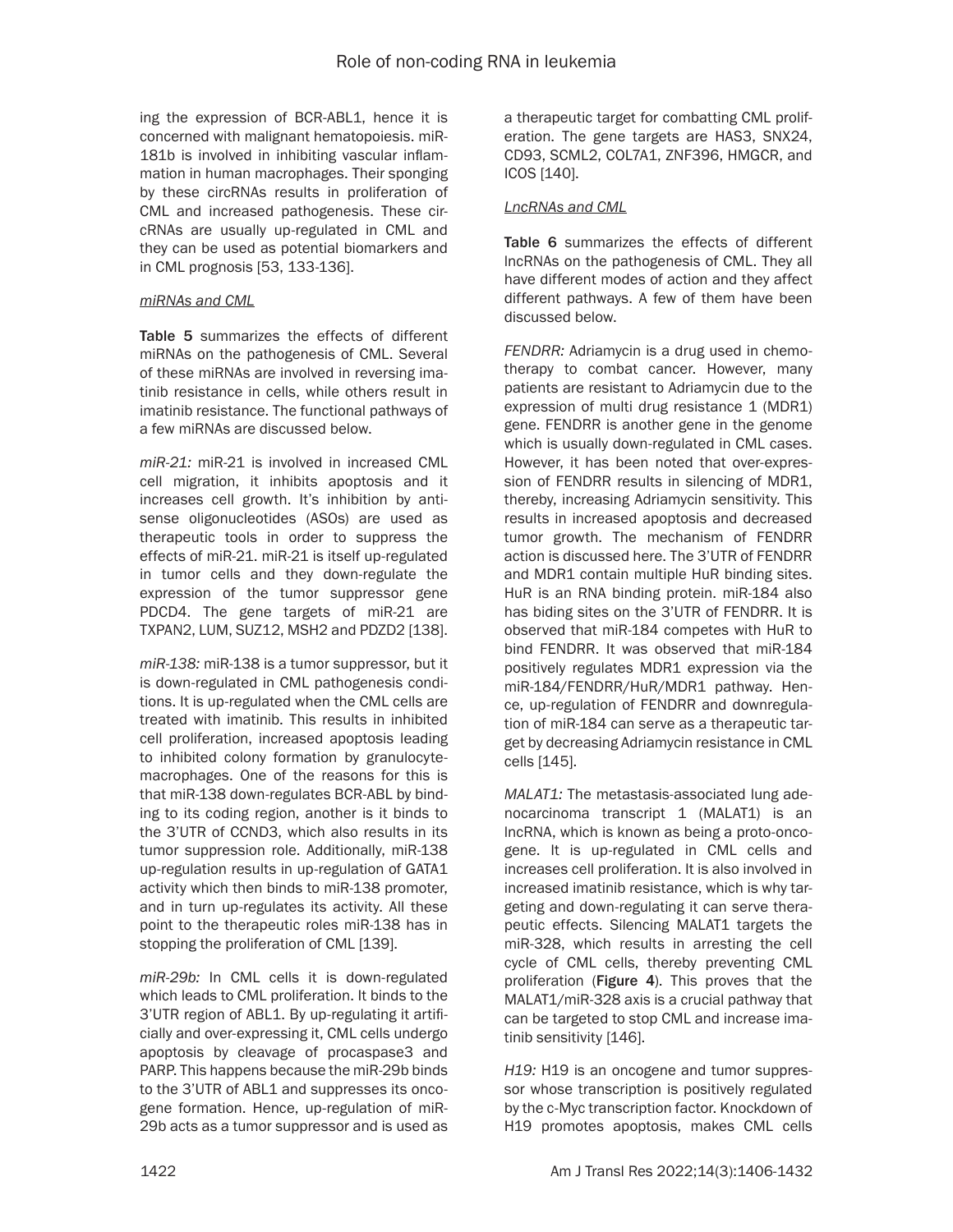more susceptible to imatinib and reduces the oncogenic tumor proliferation of BCR-ABL1. One reason for its over-expression in CML is accounted for the hypomethylation of certain differentially methylated regions or imprinting control regions in the H19 locus [147, 148].

#### Analysis of the effects of ncRNAs in AML and CML

Among all of the non-coding RNAs mentioned in this review, several of them are connected in one way or the other. This section will provide a summary and will tie up several connections among the circular, micro and long non-coding RNAs discussed thus far. This can help us to study certain gene loci or ncRNAs which have multi-faceted roles in more detail.

#### *Connections between circRNAs and lncRNAs*

The circ-PVT1 and IncPVT1 RNAs, as the name suggests, are derived from the same gene loci, the PVT1 gene present on chromosome 8. Though they are from the same gene loci, their transcription occurs by different promoters [161]. Both are up-regulated and result in the proliferation of AML.

#### *Connections between miRNAs, circRNAs and lncRNAs*

The miRNA-125 family consists of three homologs: hsa-miR-125a located on 19q13, hsamiR-125b-1 located on 11q23 and hsa-miR-125-2b located on 21q21 [162]. This miRNA family is known to be involved in tumour suppression in several leukaemias. The miR-125b in AML acts as a tumour suppressor; the circ-PVT1 RNA and lncRNA UCA1 both increases AML by sponging miR-125 family and miR-125a respectively. The miRNA-181 family is another set of conserved miRNAs that has different subtypes. They are mainly separated along three different genomic clusters, the miR-181a1 and miR-181b1 are located on chromosome 1, miR-181a2 and miR-181b2 are on chromosome 9, and miR-181c and miR-181d are on chromosome 19 [163]. circNPM1 75001 sponges the miR-181 family, however it reduces AML. circ-ANAPC7 also sponges miR-181 family but leads to the proliferation of AML. hsa\_circ\_0080145, hsa\_circ\_0024002 and hsa\_circ\_0037781 circRNAs target miR-181a and miR-181b by ceRNA pathway and result in increased CML pathogenesis. The miR-124

family is also involved in AML formation. miR-124-1 is down-regulated and inhibits AML formation, while the circ-HIPK2 sponges miR-124- 3p in AML. The miR-20 family which is encoded from miR-17-92 [164] is present as miR-20a in AML and is down-regulated, which results in decreased AML proliferation leading to increased differentiation. lncRNA BGL3 is downregulated in CML, but it sponges miR-20a along with miR-20b and decreases CML. circ\_000- 9910 is up-regulated, it sponges miR-20a-5p and increases AML proliferation. miR-138 is down-regulated in CML and over-expression inhibits CML growth. miR-138-5p is sponged by hsa\_circ\_0004277 and it decreases AML pathogenesis. hsa\_circ\_0004277 sponges miR-328-3p and regulates miR-328- 3p/SH3GL2 axis resulting in decreased AML. MALAT targets miR-328 and results in increased CML proliferation. miR-17 increases AML cell differentiation thereby decreases AML cell proliferation and miR-17-92 family increases CML proliferation, while BGL3 sponges miR-17 and decreases CML proliferation.

#### *LncRNAs involved in pathogenesis of both AML and CML*

lncRNA UCA1 is up-regulated in AML leading to increased proliferation, while, IncRNA UCA1 is down-regulated in CML causing higher proliferation. Interestingly, this lncRNA is involved in both AML and CML (Figure 4). All the three, hsa\_circ\_0080145, hsa\_circ\_0024002 and hsa\_circ\_0037781 in CML could sponge miR-16 and result in increased tumorigenesis. lncRNA H19 is up-regulated in both CML and AML, causing increased tumorigenesis in both diseases. However newer research is pointing to H19 tumor suppressive role in AML as well. lncRNA HOTAIR is also up-regulated in both AML and CML leading to increased tumor proliferation in both cases. lncRNA MALAT is up-regulated and causes increased proliferation in both AML and CML. MEG3 is down-regulated in both AML and CML causing reduction in AML proliferation in down-regulated state. However, in CML, its over-expression causes decreased CML proliferation. MEG3 in CML sponges miR-21, which is oncogenic in nature. miR-21 is known to be up-regulated in CML cases and could be used as a prognostic tool. lncRNA NEAT1 is up-regulated in CML and causes increased proliferation of CML, however in AML, it is down-regulated. Up-regulation of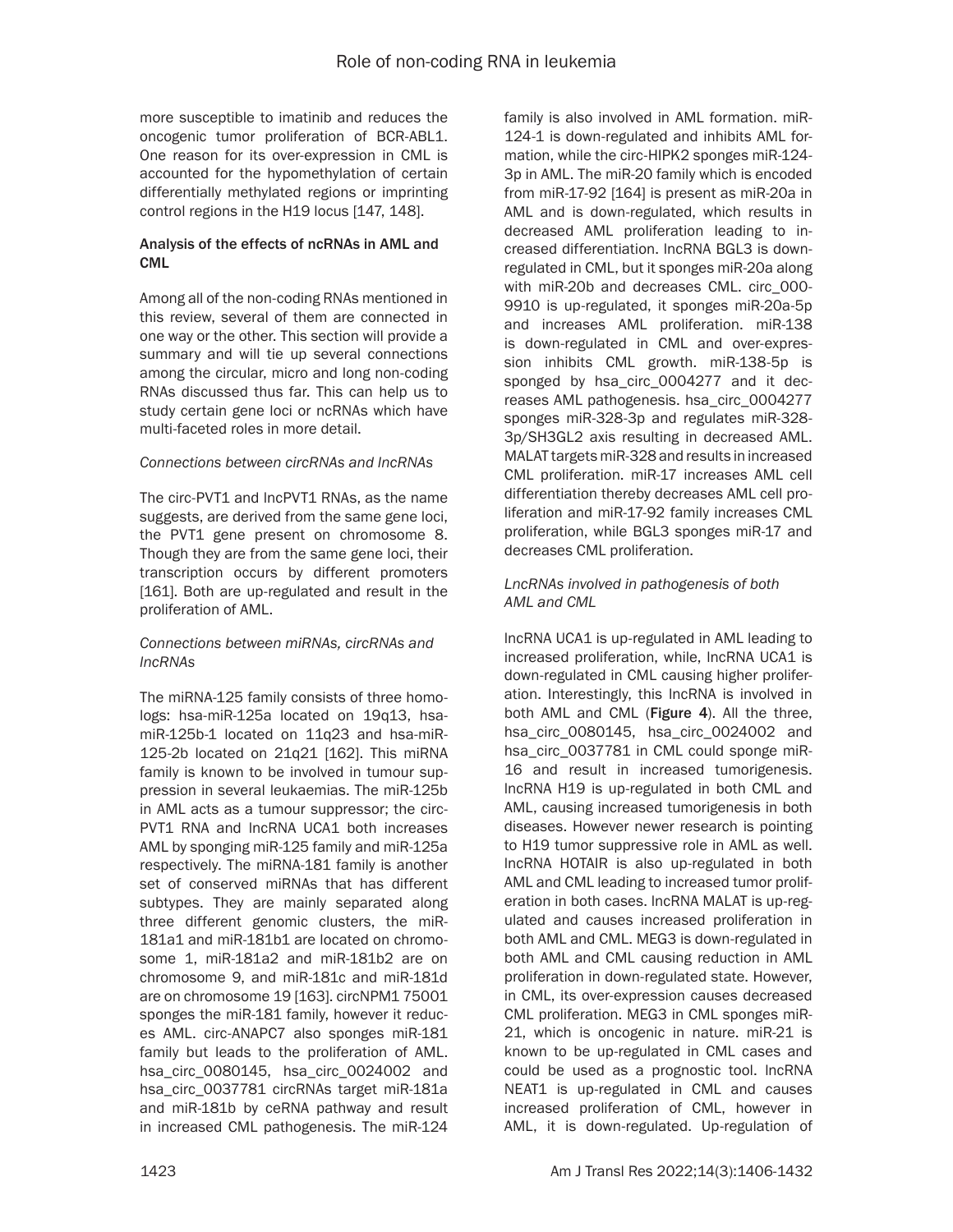NEAT1 in AML causes decrease of AML pathogenesis.

#### **Conclusion**

This review has tried to give an overview of the different non-coding RNAs and their effects on the two types of myeloid leukemia. It has focused on the pathway of action of several of them, and has also delved into their prognostic value. Their use as biomarkers and possible therapeutic targets have also been listed and discussed. Figure 3 gives summary of circRNAs, miRNAs, lncRNAs in AML and CML. A statistical overview of the different types of ncRNAs are discussed and the tendency of them to cause the disease. Our interpretation shows that around 67% of the circRNAs mentioned here cause AML, while 100% of the circRNAs mentioned here cause CML. We could conclude that circRNAs in general have a more antagonistic function in myeloid leukemias. In the case of miRNAs, 60% of them result in lowering of AML in patients, while 67% of them cause CML pathogenesis. This can be interpreted as: miRNAs have a positive protagonistic role in AML, but it has an antagonistic role in CML. Finally, when considering lncRNAs, 84% of lncRNAs result in increased AML pathogenesis, while 83% of them cause increased CML pathogenesis. We could assume that lncRNAs have an overall antagonistic effect while causing myeloid tumorigenesis. Several of the circRNAs, miRNAs and lncRNAs are yet to be discovered. We await the day when myeloid tumors can be cured by targeting these ncRNAs.

#### Acknowledgements

This work was supported by University of Hyderabad-Institution of Eminence Grant (No. UOH-IOE-RC3-21-006), Science and Engineering Research Board (SERB, EEQ/2018/00853), Indian Council of Medical Research (ICMR, 56/5/2019-Nano/BMS), DBT BUILDER and Council of Scientific and Industrial Research (CSIR, No. 27(0343)/19/EMR-II) grants of Government of India. We appreciate the funding in form of the Council of Scientific and Industrial Research (CSIR) and UGC Fellowships from the Government of India.

#### Disclosure of conflict of interest

None.

Address correspondence to: Dr. Ravi Kumar Gutti, Department of Biochemistry, School of Life Sciences, University of Hyderabad, Hyderabad 500046 (TS), India. Tel: +91-9052665597; E-mail: [guttiravi@](mailto:guttiravi@gmail.com) [gmail.com](mailto:guttiravi@gmail.com)

#### References

- [1] Chennamadhavuni A, Lyengar V and Shimanovsky A. Leukemia. In: editors. StatPearls. Treasure Island (FL): StatPearls Publishing.
- [2] Sung H, Ferlay J, Siegel RL, Laversanne M, Soerjomataram I, Jemal A and Bray F. Global cancer statistics 2020: GLOBOCAN estimates of incidence and mortality worldwide for 36 cancers in 185 countries. CA Cancer J Clin 2021; 71: 209-249.
- [3] Raghuwanshi S, Dahariya S, Kandi R, Gutti U, Undi RB, Sharma DS, Sahu I, Kovuru N, Yarla NS, Saladi RGV and Gutti RK. Epigenetic mechanisms: role in hematopoietic stem cell lineage commitment and differentiation. Curr Drug Targets 2018; 19: 1683-1695.
- [4] Calvi LM and Link DC. Cellular complexity of the bone marrow hematopoietic stem cell niche. Calcif Tissue Int 2014; 94: 112-124.
- [5] Hartenstein V. Blood cells and blood cell development in the animal kingdom. Annu Rev Cell Dev Biol 2006; 22: 677-712.
- [6] Seita J and Weissman IL. Hematopoietic stem cell: self-renewal versus differentiation. Wiley Interdiscip Rev Syst Biol Med 2010; 2: 640- 653.
- [7] Weiskopf K, Schnorr PJ, Pang WW, Chao MP, Chhabra A, Seita J, Feng M and Weissman IL. Myeloid cell origins, differentiation, and clinical implications. Microbiol Spectr 2016; 4: 10.
- [8] Williams K, Christensen J and Helin K. DNA methylation: TET proteins-guardians of CpG islands? EMBO Rep 2012; 13: 28-35.
- [9] Kouzarides T. Chromatin modifications and their function. Cell 2007; 128: 693-705.
- [10] Schofield R. The relationship between the spleen colony-forming cell and the haemopoietic stem cell. Blood Cells 1978; 4: 7-25.
- [11] Sanchez-Elsner T, Gou D, Kremmer E and Sauer F. Noncoding RNAs of trithorax response elements recruit drosophila Ash1 to Ultrabithorax. Science 2006; 311: 1118-1123.
- [12] Rinn JL, Kertesz M, Wang JK, Squazzo SL, Xu X, Brugmann SA, Goodnough LH, Helms JA, Farnham PJ, Segal E and Chang HY. Functional demarcation of active and silent chromatin domains in human HOX loci by noncoding RNAs. Cell 2007; 129: 1311-1323.
- [13] Vishnoi A and Rani S. MiRNA biogenesis and regulation of diseases: an overview. Methods Mol Biol 2017; 1509: 1-10.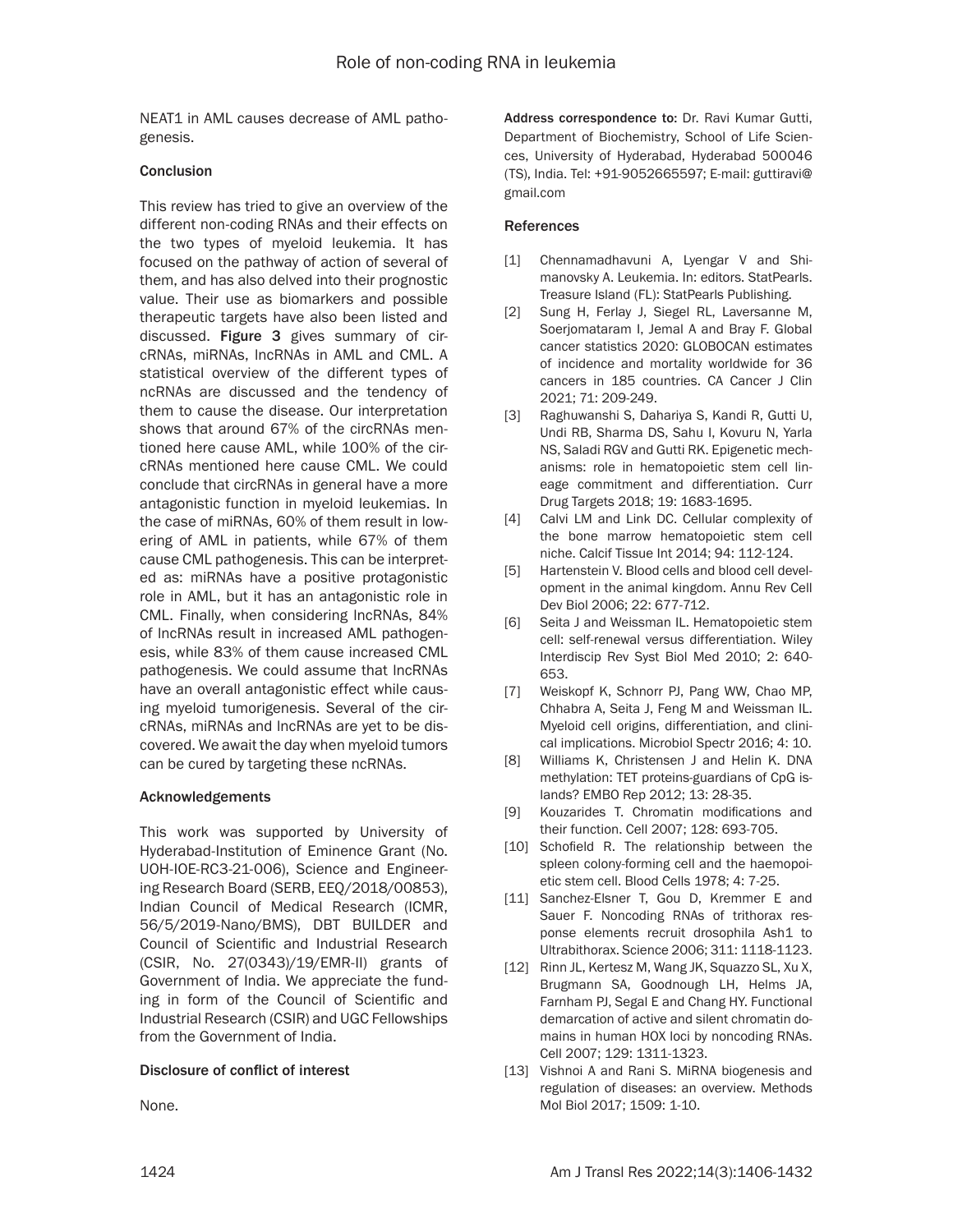- [14] Li S, Wu Y, Zhang J, Sun H and Wang X. Role of miRNA-424 in cancers. Onco Targets Ther 2020; 13: 9611-9622.
- [15] Lee Y, Ahn C, Han J, Choi H, Kim J, Yim J, Lee J, Provost P, Rådmark O, Kim S and Kim VN. The nuclear RNase III Drosha initiates microRNA processing. Nature 2003; 425: 415-419.
- [16] Carmell MA and Hannon GJ. RNase III enzymes and the initiation of gene silencing. Nat Struct Mol Biol 2004; 11: 214-218.
- [17] Gregory RI, Yan KP, Amuthan G, Chendrimada T, Doratotaj B, Cooch N and Shiekhattar R. The microprocessor complex mediates the genesis of microRNAs. Nature 2004; 432: 235-240.
- [18] Bernstein E, Caudy AA, Hammond SM and Hannon GJ. Role for a bidentate ribonuclease in the initiation step of RNA interference. Nature 2001; 409: 363-366.
- [19] Khvorova A, Reynolds A and Jayasena SD. Functional siRNAs and miRNAs exhibit strand bias. Cell 2003; 115: 209-216.
- [20] Lu TX and Rothenberg ME. MicroRNA. J Allergy Clin Immunol 2018; 141: 1202-1207.
- [21] Pillai RS, Bhattacharyya SN and Filipowicz W. Repression of protein synthesis by miRNAs: how many mechanisms? Trends Cell Biol 2007; 17: 118-126.
- [22] Bartel DP. MicroRNAs: target recognition and regulatory functions. Cell 2009; 136: 215- 233.
- [23] Frankish A, Diekhans M, Ferreira AM, Johnson R, Jungreis I, Loveland J, Mudge JM, Sisu C, Wright J, Armstrong J, Barnes I, Berry A, Bignell A, Carbonell Sala S, Chrast J, Cunningham F, Di Domenico T, Donaldson S, Fiddes IT, García Girón C, Gonzalez JM, Grego T, Hardy M, Hourlier T, Hunt T, Izuogu OG, Lagarde J, Martin FJ, Martínez L, Mohanan S, Muir P, Navarro FCP, Parker A, Pei B, Pozo F, Ruffier M, Schmitt BM, Stapleton E, Suner MM, Sycheva I, Uszczynska-Ratajczak B, Xu J, Yates A, Zerbino D, Zhang Y, Aken B, Choudhary JS, Gerstein M, Guigó R, Hubbard TJP, Kellis M, Paten B, Reymond A, Tress ML and Flicek P. GENCODE reference annotation for the human and mouse genomes. Nucleic Acids Res 2019; 47: D766-D773.
- [24] Ali T and Grote P. Beyond the RNA-dependent function of LncRNA genes. Elife 2020; 9: e60583.
- [25] Carninci P, Kasukawa T, Katayama S, Gough J, Frith M, Maeda N, Oyama R, Ravasi T, Lenhard B, Wells C , Kodzius R, Shimokawa K, Bajic VB, Brenner SE, Batalov S, Forrest AR, Zavolan M, Davis MJ, Wilming LG, Aidinis V, Allen JE, Ambesi-Impiombato A, Apweiler R, Aturaliya RN, Bailey TL, Bansal M, Baxter L, Beisel KW, Bersano T, Bono H, Chalk AM, Chiu KP, Choudhary V, Christoffels A, Clutterbuck DR,

Crowe ML, Dalla E, Dalrymple BP, de Bono B, Della Gatta G, di Bernardo D, Down T, Engstrom P, Fagiolini M, Faulkner G, Fletcher CF, Fukushima T, Furuno M, Futaki S, Gariboldi M, Georgii-Hemming P, Gingeras TR, Gojobori T, Green RE, Gustincich S, Harbers M, Hayashi Y, Hensch TK, Hirokawa N, Hill D, Huminiecki L, Iacono M, Ikeo K, Iwama A, Ishikawa T, Jakt M, Kanapin A, Katoh M, Kawasawa Y, Kelso J, Kitamura H, Kitano H, Kollias G, Krishnan SP, Kruger A, Kummerfeld SK, Kurochkin IV, Lareau LF, Lazarevic D, Lipovich L, Liu J, Liuni S, McWilliam S, Madan Babu M, Madera M, Marchionni L, Matsuda H, Matsuzawa S, Miki H, Mignone F, Miyake S, Morris K, Mottagui-Tabar S, Mulder N, Nakano N, Nakauchi H, Ng P, Nilsson R, Nishiguchi S, Nishikawa S, Nori F, Ohara O, Okazaki Y, Orlando V, Pang KC, Pavan WJ, Pavesi G, Pesole G, Petrovsky N, Piazza S, Reed J, Reid JF, Ring BZ, Ringwald M, Rost B, Ruan Y, Salzberg SL, Sandelin A, Schneider C, Schönbach C, Sekiguchi K, Semple CA, Seno S, Sessa L, Sheng Y, Shibata Y, Shimada H, Shimada K, Silva D, Sinclair B, Sperling S, Stupka E, Sugiura K, Sultana R, Takenaka Y, Taki K, Tammoja K, Tan SL, Tang S, Taylor MS, Tegner J, Teichmann SA, Ueda HR, van Nimwegen E, Verardo R, Wei CL, Yagi K, Yamanishi H, Zabarovsky E, Zhu S, Zimmer A, Hide W, Bult C, Grimmond SM, Teasdale RD, Liu ET, Brusic V, Quackenbush J, Wahlestedt C, Mattick JS, Hume DA, Kai C, Sasaki D, Tomaru Y, Fukuda S, Kanamori-Katayama M, Suzuki M, Aoki J, Arakawa T, Iida J, Imamura K, Itoh M, Kato T, Kawaji H, Kawagashira N, Kawashima T, Kojima M, Kondo S, Konno H, Nakano K, Ninomiya N, Nishio T, Okada M, Plessy C, Shibata K, Shiraki T, Suzuki S, Tagami M, Waki K, Watahiki A, Okamura-Oho Y, Suzuki H, Kawai J and Hayashizaki Y; FANTOM Consortium; RIKEN Genome Exploration Research Group and Genome Science Group (Genome Network Project Core Group). The transcriptional landscape of the mammalian genome. Science 2005; 309: 1559-1563.

- [26] Guttman M, Amit I, Garber M, French C, Lin MF, Feldser D, Huarte M, Zuk O, Carey BW, Cassady JP, Cabili MN, Jaenisch R, Mikkelsen TS, Jacks T, Hacohen N, Bernstein BE, Kellis M, Regev A, Rinn JL and Lander ES. Chromatin signature reveals over a thousand highly conserved large non-coding RNAs in mammals. Nature 2009; 458: 223-227.
- [27] Derrien T, Johnson R, Bussotti G, Tanzer A, Djebali S, Tilgner H, Guernec G, Martin D, Merkel A, Knowles DG, Lagarde J, Veeravalli L, Ruan X, Ruan Y, Lassmann T, Carninci P, Brown JB, Lipovich L, Gonzalez JM, Thomas M, Davis CA, Shiekhattar R, Gingeras TR, Hubbard TJ,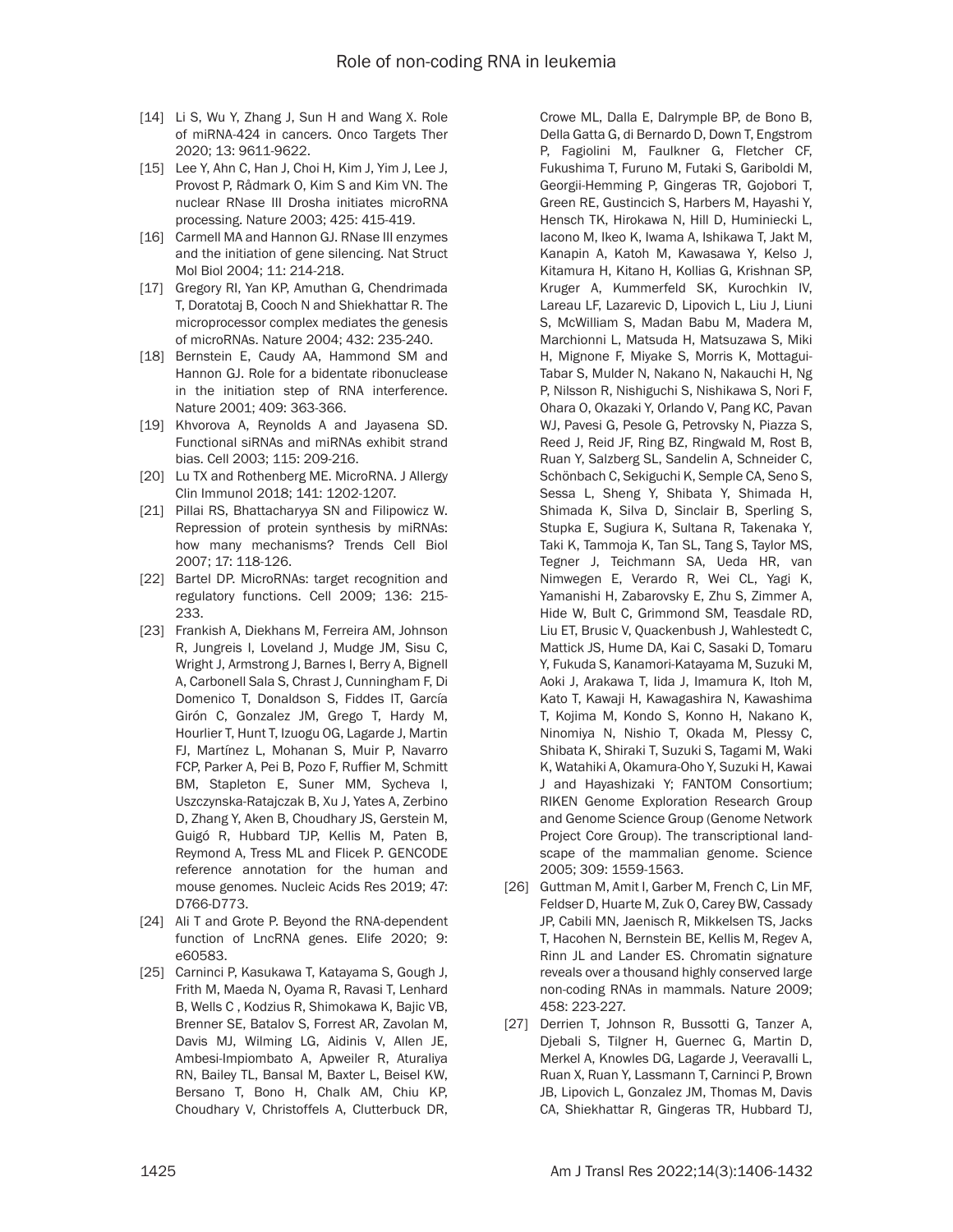Notredame C, Harrow J and Guigó R. The GENCODE v7 catalog of human long noncoding RNAs: analysis of their gene structure, evolution, and expression. Genome Res 2012; 22: 1775-1789.

- [28] Guttman M and Rinn JL. Modular regulatory principles of large non-coding RNAs. Nature 2012; 482: 339-346.
- [29] van Heesch S, van Iterson M, Jacobi J, Boymans S, Essers PB, de Bruijn E, Hao W, MacInnes AW, Cuppen E and Simonis M. Extensive localization of long noncoding RNAs to the cytosol and mono-and polyribosomal complexes. Genome Biol 2014; 15: R6.
- [30] Wu P, Mo Y, Peng M, Tang T, Zhong Y, Deng X, Xiong F, Guo C, Wu X, Li Y, Li X, Li G, Zeng Z and Xiong W. Emerging role of tumor-related functional peptides encoded by lncRNA and circRNA. Mol Cancer 2020; 19: 22.
- [31] Ulitsky I and Bartel DP. lincRNAs: genomics, evolution, and mechanisms. Cell 2013; 154: 26-46.
- [32] Kopp F and Mendell JT. Functional classification and experimental dissection of long noncoding RNAs. Cell 2018; 172: 393-407.
- [33] Noh JH, Kim KM, McClusky WG, Abdelmohsen K and Gorospe M. Cytoplasmic functions of long noncoding RNAs. Wiley Interdiscip Rev RNA 2018; 9: e1471.
- [34] Noh JH, Kim KM, Abdelmohsen K, Yoon JH, Panda AC, Munk R, Kim J, Curtis J, Moad CA, Wohler CM, Indig FE, de Paula W, Dudekula DB, De S, Piao Y, Yang X, Martindale JL, de Cabo R and Gorospe M. HuR and GRSF1 modulate the nuclear export and mitochondrial localization of the lncRNA RMRP. Genes Dev 2016; 30: 1224-1239.
- [35] Hsiao KY, Sun HS and Tsai SJ. Circular RNAnew member of noncoding RNA with novel functions. Exp Biol Med (Maywood) 2017; 242: 1136-1141.
- [36] Suzuki H, Zuo Y, Wang J, Zhang MQ, Malhotra A and Mayeda A. Characterization of RNase R-digested cellular RNA source that consists of lariat and circular RNAs from pre-mRNA splicing. Nucleic Acids Res 2006; 34: e63.
- [37] Huang A, Zheng H, Wu Z, Chen M and Huang Y. Circular RNA-protein interactions: functions, mechanisms, and identification. Theranostics 2020; 10: 3503.
- [38] Zhou WY, Cai ZR, Liu J, Wang DS, Ju HQ and Xu RH. Circular RNA: metabolism, functions and interactions with proteins. Mol Cancer 2020; 19: 172.
- [39] Chen LL. The expanding regulatory mechanisms and cellular functions of circular RNAs. Nat Rev Mol Cell Biol 2020; 21: 475-490.
- [40] Kristensen LS, Andersen MS, Stagsted LV, Ebbesen KK, Hansen TB and Kjems J. The bio-

genesis, biology and characterization of circular RNAs. Nat Rev Genet 2019; 20: 675-691.

- [41] Zaiou M. Circular RNAs as potential biomarkers and therapeutic targets for metabolic diseases. Adv Exp Med Biol 2019; 1134: 177- 191.
- [42] Hansen TB, Jensen TI, Clausen BH, Bramsen JB, Finsen B, Damgaard CK and Kjems J. Natural RNA circles function as efficient microRNA sponges. Nature 2013; 495: 384-388.
- [43] Tsai MC, Manor O, Wan Y, Mosammaparast N, Wang JK, Lan F, Shi Y, Segal E and Chang HY. Long noncoding RNA as modular scaffold of histone modification complexes. Science 2010; 329: 689-693.
- [44] Böhmdorfer G and Wierzbicki AT. Control of chromatin structure by long noncoding RNA. Trends Cell Biol 2015; 25: 623-632.
- [45] Estey EH. Acute myeloid leukemia: 2019 update on risk-stratification and management. Am J Hematol 2018; 93: 1267-1291.
- [46] Hehlmann R. Chronic myeloid leukemia in 2020. Hemasphere 2020; 4: e468.
- [47] Hwang SM. Classification of acute myeloid leukemia. Blood Res 2020; 55: S1-S4.
- [48] Pelcovits A and Niroula R. Acute myeloid leukemia: a review. R I Med J (2013) 2020; 103: 38- 40.
- [49] Grimwade D, Ivey A and Huntly BJ. Molecular landscape of acute myeloid leukemia in younger adults and its clinical relevance. Blood 2016; 127: 29-41.
- [50] Hahn AW, Li B, Prouet P, Giri S, Pathak R and Martin MG. Acute megakaryocytic leukemia: what have we learned. Blood Rev 2016; 30: 49-53.
- [51] L'Abbate A, Tolomeo D, Cifola I, Severgnini M, Turchiano A, Augello B, Squeo G, D'Addabbo P, Traversa D, Daniele G, Lonoce A, Pafundi M, Carella M, Palumbo O, Dolnik A, Muehlematter D, Schoumans J, Van Roy N, De Bellis G, Martinelli G, Merla G, Bullinger L, Haferlach C and Storlazzi CT. Correction: MYC-containing amplicons in acute myeloid leukemia: genomic structures, evolution, and transcriptional consequences. Leukemia 2018; 32: 2304.
- [52] Wu Z, Sun H, Li J and Jin H. Circular RNAs in leukemia. Aging (Albany NY) 2019; 11: 4757- 4771.
- [53] Mei M, Wang Y, Li Z and Zhang M. Role of circular RNA in hematological malignancies. Oncol Lett 2019; 18: 4385-4392.
- [54] Hirsch S, Blätte TJ, Grasedieck S, Cocciardi S, Rouhi A, Jongen-Lavrencic M, Paschka P, Krönke J, Gaidzik VI, Döhner H, Schlenk RF, Kuchenbauer F, Döhner K, Dolnik A and Bullinger L. Circular RNAs of the nucleophosmin (NPM1) gene in acute myeloid leukemia. Haematologica 2017; 102: 2039.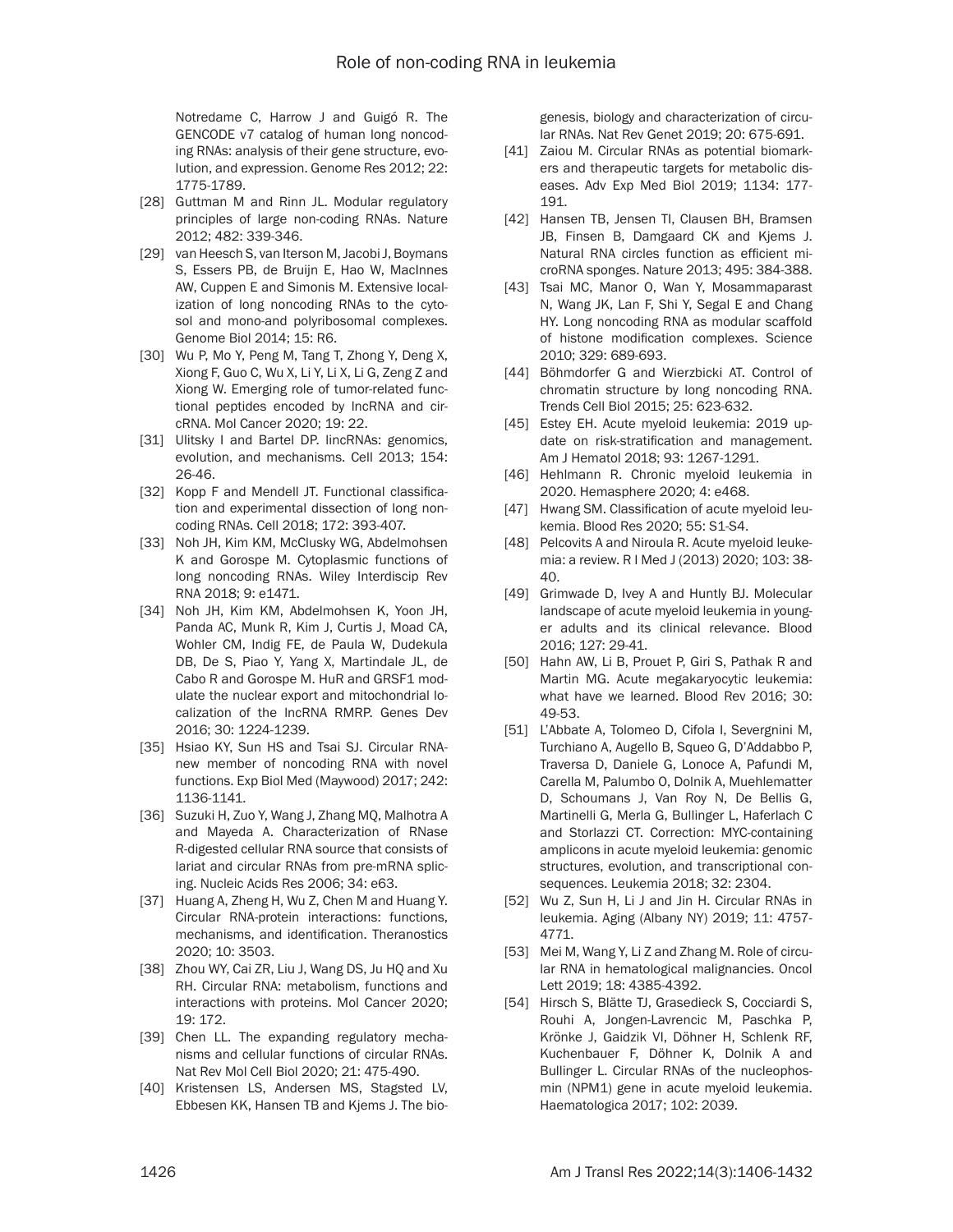- [55] Chen H, Liu T, Liu J, Feng Y, Wang B, Wang J, Bai J, Zhao W, Shen Y, Wang X, Yang J, Ji Y, He A and Yang Y. Circ-ANAPC7 is upregulated in acute myeloid leukemia and appears to target the MiR-181 family. Cell Physiol Biochem 2018; 47: 1998-2007.
- [56] Wu DM, Wen X, Han XR, Wang S, Wang YJ, Shen M, Fan SH, Zhang ZF, Shan Q, Li MQ, Hu B, Chen GQ, Lu J and Zheng YL. Role of circular RNA DLEU2 in human acute myeloid leukemia. Mol Cell Biol 2018; 38: e00259-00218.
- [57] Fan H, Li Y, Liu C, Liu Y, Bai J and Li W. Circular RNA-100290 promotes cell proliferation and inhibits apoptosis in acute myeloid leukemia cells via sponging miR-203. Biochem Biophys Res Commun 2018; 507: 178-184.
- [58] Ping L, Jian-Jun C, Chu-Shu L, Guang-Hua L and Ming Z. Silencing of circ\_0009910 inhibits acute myeloid leukemia cell growth through increasing miR-20a-5p. Blood Cells Mol Dis 2019; 75: 41-47.
- [59] Shang J, Chen WM, Wang ZH, Wei TN, Chen ZZ and Wu WB. CircPAN3 mediates drug resistance in acute myeloid leukemia through the miR-153-5p/miR-183-5p-XIAP axis. Exp Hematol 2019; 70: 42-54, e43.
- [60] Wu S, Du Y, Beckford J and Alachkar H. Upregulation of the EMT marker vimentin is associated with poor clinical outcome in acute myeloid leukemia. J Transl Med 2018; 16: 1-9.
- [61] Yi YY, Yi J, Zhu X, Zhang J, Zhou J, Tang X, Lin J, Wang P and Deng ZQ. Circular RNA of vimentin expression as a valuable predictor for acute myeloid leukemia development and prognosis. J Cell Physiol 2019; 234: 3711-3719.
- [62] Li S, Ma Y, Tan Y, Ma X, Zhao M, Chen B, Zhang R, Chen Z and Wang K. Profiling and functional analysis of circular RNAs in acute promyelocytic leukemia and their dynamic regulation during all-trans retinoic acid treatment. Cell Death Dis 2018; 9: 651.
- [63] Li W, Zhong C, Jiao J, Li P, Cui B, Ji C and Ma D. Characterization of hsa\_circ\_0004277 as a new biomarker for acute myeloid leukemia via circular RNA profile and bioinformatics analysis. Int J Mol Sci 2017; 18: 597.
- [64] Papaioannou D, Nicolet D, Volinia S, Mrózek K, Yan P, Bundschuh R, Carroll AJ, Kohlschmidt J, Blum W, Powell BL, Uy GL, Kolitz JE, Wang ES, Eisfeld AK, Orwick SJ, Lucas DM, Caligiuri MA, Stone RM, Byrd JC, Garzon R and Bloomfield CD. Prognostic and biologic significance of long non-coding RNA profiling in younger adults with cytogenetically normal acute myeloid leukemia. Haematologica 2017; 102: 1391- 1400.
- [65] Guarnerio J, Bezzi M, Jeong JC, Paffenholz SV, Berry K, Naldini MM, Lo-Coco F, Tay Y, Beck AH and Pandolfi PP. Oncogenic role of fusion-cir-

cRNAs derived from cancer-associated chromosomal translocations. Cell 2016; 165: 289- 302.

- [66] Bonizzato A, Gaffo E, Te Kronnie G and Bortoluzzi S. CircRNAs in hematopoiesis and hematological malignancies. Blood Cancer J 2016; 6: e483.
- [67] Jamal M, Song T, Chen B, Faisal M, Hong Z, Xie T, Wu Y, Pan S, Yin Q, Shao L and Zhang Q. Recent progress on circular RNA research in acute myeloid leukemia. Front Oncol 2019; 9: 1108.
- [68] Greene J, Baird AM, Casey O, Brady L, Blackshields G, Lim M, O'Brien O, Gray SG, McDermott R and Finn SP. Circular RNAs are differentially expressed in prostate cancer and are potentially associated with resistance to enzalutamide. Sci Rep 2019; 9: 10739.
- [69] Sun YM, Wang WT, Zeng ZC, Chen TQ, Han C, Pan Q, Huang W, Fang K, Sun LY, Zhou YF, Luo XQ, Luo C, Du X and Chen YQ. circMYBL2, a circRNA from MYBL2, regulates FLT3 translation by recruiting PTBP1 to promote FLT3-ITD AML progression. Blood 2019; 134: 1533- 1546.
- [70] Du WW, Yang W, Liu E, Yang Z, Dhaliwal P and Yang BB. Foxo3 circular RNA retards cell cycle progression via forming ternary complexes with p21 and CDK2. Nucleic Acids Res 2016; 44: 2846-2858.
- [71] Li Z, Lu J, Sun M, Mi S, Zhang H, Luo RT, Chen P, Wang Y, Yan M, Qian Z, Neilly MB, Jin J, Zhang Y, Bohlander SK, Zhang DE, Larson RA, Le Beau MM, Thirman MJ, Golub TR, Rowley JD and Chen J. Distinct microRNA expression profiles in acute myeloid leukemia with common translocations. Proc Natl Acad Sci U S A 2008; 105: 15535-15540.
- [72] He M, Wang QY, Yin QQ, Tang J, Lu Y, Zhou CX, Duan CW, Hong DL, Tanaka T, Chen GQ and Zhao Q. HIF-1α downregulates miR-17/20a directly targeting p21 and STAT3: a role in myeloid leukemic cell differentiation. Cell Death Differ 2013; 20: 408-418.
- [73] Gao XN, Lin J, Gao L, Li YH, Wang LL and Yu L. MicroRNA-193b regulates c-Kit proto-oncogene and represses cell proliferation in acute myeloid leukemia. Leuk Res 2011; 35: 1226- 1232.
- [74] Karnati HK, Raghuwanshi S, Sarvothaman S, Gutti U, Saladi RGV, Komati JK, Tummala PR and Gutti RK. microRNAs: key players in hematopoiesis. microRNA: basic science. Springer; 2015. pp. 171-211.
- [75] Eyholzer M, Schmid S, Schardt JA, Haefliger S, Mueller BU and Pabst T. Complexity of miR-223 regulation by CEBPA in human AML. Leuk Res 2010; 34: 672-676.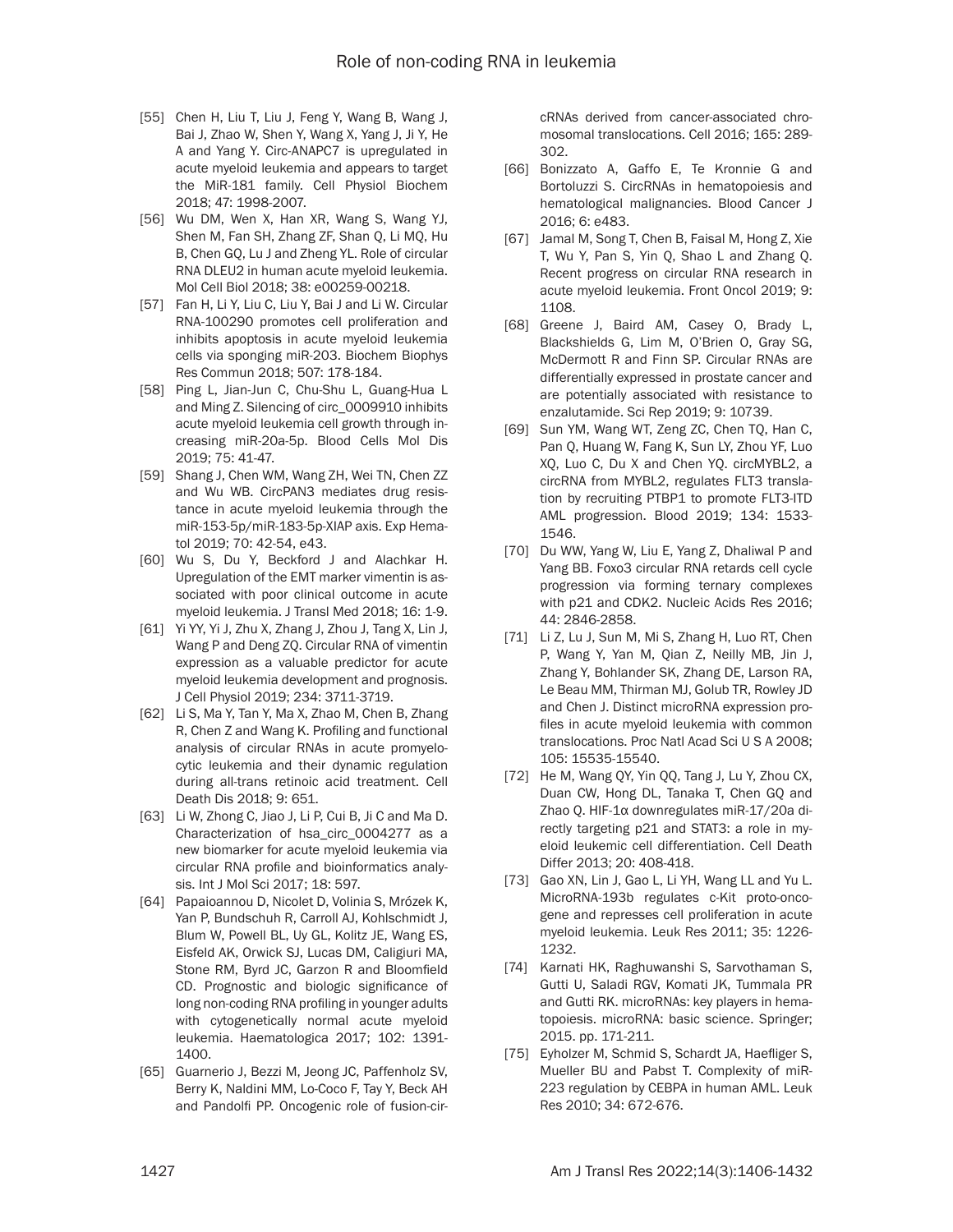- [76] Chen XX, Lin J, Qian J, Qian W, Yang J, Ma JC, Deng ZQ, Xie D, An C and Tang CY. Dysregulation of miR-124-1 predicts favorable prognosis in acute myeloid leukemia. Clin Biochem 2014; 47: 63-66.
- [77] Hackanson B, Bennett KL, Brena RM, Jiang J, Claus R, Chen SS, Blagitko-Dorfs N, Maharry K, Whitman SP, Schmittgen TD, Lübbert M, Marcucci G, Bloomfield CD and Plass C. Epigenetic modification of CCAAT/enhancer binding protein α expression in acute myeloid leukemia. Cancer Res 2008; 68: 3142-3151.
- [78] Cammarata G, Augugliaro L, Salemi D, Agueli C, Rosa ML, Dagnino L, Civiletto G, Messana F, Marfia A, Bica MG, Cascio L, Floridia PM, Mineo AM, Russo M, Fabbiano F and Santoro A. Differential expression of specific microRNA and their targets in acute myeloid leukemia. Am J Hematol 2010; 85: 331-339.
- [79] Garzon R, Liu S, Fabbri M, Liu Z, Heaphy CE, Callegari E, Schwind S, Pang J, Yu J, Muthusamy N, Havelange V, Volinia S, Blum W, Rush LJ, Perrotti D, Andreeff M, Bloomfield CD, Byrd JC, Chan K, Wu LC, Croce CM and Marcucci G. MicroRNA-29b induces global DNA hypomethylation and tumor suppressor gene reexpression in acute myeloid leukemia by targeting directly DNMT3A and 3B and indirectly DNMT1. Blood 2009; 113: 6411-6418.
- [80] Coskun E, von der Heide EK, Schlee C, Kühnl A, Gökbuget N, Hoelzer D, Hofmann WK, Thiel E and Baldus CD. The role of microRNA-196a and microRNA-196b as ERG regulators in acute myeloid leukemia and acute T-lymphoblastic leukemia. Leuk Res 2011; 35: 208- 213.
- [81] Gao J, Wang F, Wu P, Chen Y and Jia Y. Aberrant LncRNA expression in leukemia. J Cancer 2020; 11: 4284-4296.
- [82] Zhang TJ, Zhou JD, Zhang W, Lin J, Ma JC, Wen XM, Yuan Q, Li XX, Xu ZJ and Qian J. H19 overexpression promotes leukemogenesis and predicts unfavorable prognosis in acute myeloid leukemia. Clin Epigenetics 2018; 10: 47.
- [83] Zhao TF, Jia HZ, Zhang ZZ, Zhao XS, Zou YF, Zhang W, Wan J and Chen XF. LncRNA H19 regulates ID2 expression through competitive binding to hsa-miR-19a/b in acute myelocytic leukemia. Mol Med Rep 2017; 16: 3687-3693.
- [84] El-Khazragy N, Elayat W, Matbouly S, Seliman S, Sami A, Safwat G and Diab A. The prognostic significance of the long non-coding RNAs "CCAT1, PVT1" in t(8; 21) associated acute myeloid leukemia. Gene 2019; 707: 172-177.
- [85] Salehi M, Sharifi M and Bagheri M. Knockdown of long noncoding RNA plasmacytoma variant translocation 1 with antisense locked nucleic acid GapmeRs exerts tumor-suppressive functions in human acute erythroleukemia cells

through downregulation of C-MYC expression. Cancer Biother Radiopharm 2019; 34: 371- 379.

- [86] Salehi M and Sharifi M. Induction of apoptosis and necrosis in human acute erythroleukemia cells by inhibition of long non-coding RNA PVT1. Mol Biol Res Commun 2018; 7: 89-96.
- [87] Zeng C, Yu X, Lai J, Yang L, Chen S and Li Y. Overexpression of the long non-coding RNA PVT1 is correlated with leukemic cell proliferation in acute promyelocytic leukemia. J Hematol Oncol 2015; 8: 126.
- [88] Wang H, Li W, Guo R, Sun J, Cui J, Wang G, Hoffman AR and Hu JF. An intragenic long noncoding RNA interacts epigenetically with the RUNX1 promoter and enhancer chromatin DNA in hematopoietic malignancies. Int J Cancer 2014; 135: 2783-2794.
- [89] Hao S and Shao Z. HOTAIR is upregulated in acute myeloid leukemia and that indicates a poor prognosis. Int J Clin Exp Pathol 2015; 8: 7223-8.
- [90] Wu S, Zheng C, Chen S, Cai X, Shi Y, Lin B and Chen Y. Overexpression of long non-coding RNA HOTAIR predicts a poor prognosis in patients with acute myeloid leukemia. Oncol Lett 2015; 10: 2410-2414.
- [91] Zhang YY, Huang SH, Zhou HR, Chen CJ, Tian LH and Shen JZ. Role of HOTAIR in the diagnosis and prognosis of acute leukemia. Oncol Rep 2016; 36: 3113-3122.
- [92] Xing CY, Hu XQ, Xie FY, Yu ZJ, Li HY, Bin-Zhou, Wu JB, Tang LY and Gao SM. Long non-coding RNA HOTAIR modulates c-KIT expression through sponging miR-193a in acute myeloid leukemia. FEBS Lett 2015; 589: 1981-1987.
- [93] Gao S, Zhou B, Li H, Huang X, Wu Y, Xing C, Yu X and Ji Y. Long noncoding RNA HOTAIR promotes the self-renewal of leukemia stem cells through epigenetic silencing of p15. Exp Hematol 2018; 67: 32-40, e33.
- [94] Sun M, Zheng Y, Wang L, Zhao H and Yang S. Long noncoding RNA UCA1 promotes cell proliferation, migration and invasion of human leukemia cells via sponging miR-126. Eur Rev Med Pharmacol Sci 2018; 22: 2233-2245.
- [95] Hughes JM, Legnini I, Salvatori B, Masciarelli S, Marchioni M, Fazi F, Morlando M, Bozzoni I and Fatica A. C/EBPα-p30 protein induces expression of the oncogenic long non-coding RNA UCA1 in acute myeloid leukemia. Oncotarget 2015; 6: 18534-44.
- [96] Zhang Y, Liu Y and Xu X. Knockdown of LncRNA-UCA1 suppresses chemoresistance of pediatric AML by inhibiting glycolysis through the microRNA-125a/hexokinase 2 pathway. J Cell Biochem 2018; 119: 6296-6308.
- [97] Wang Y, Zhou Q and Ma JJ. High expression of lnc-CRNDE presents as a biomarker for acute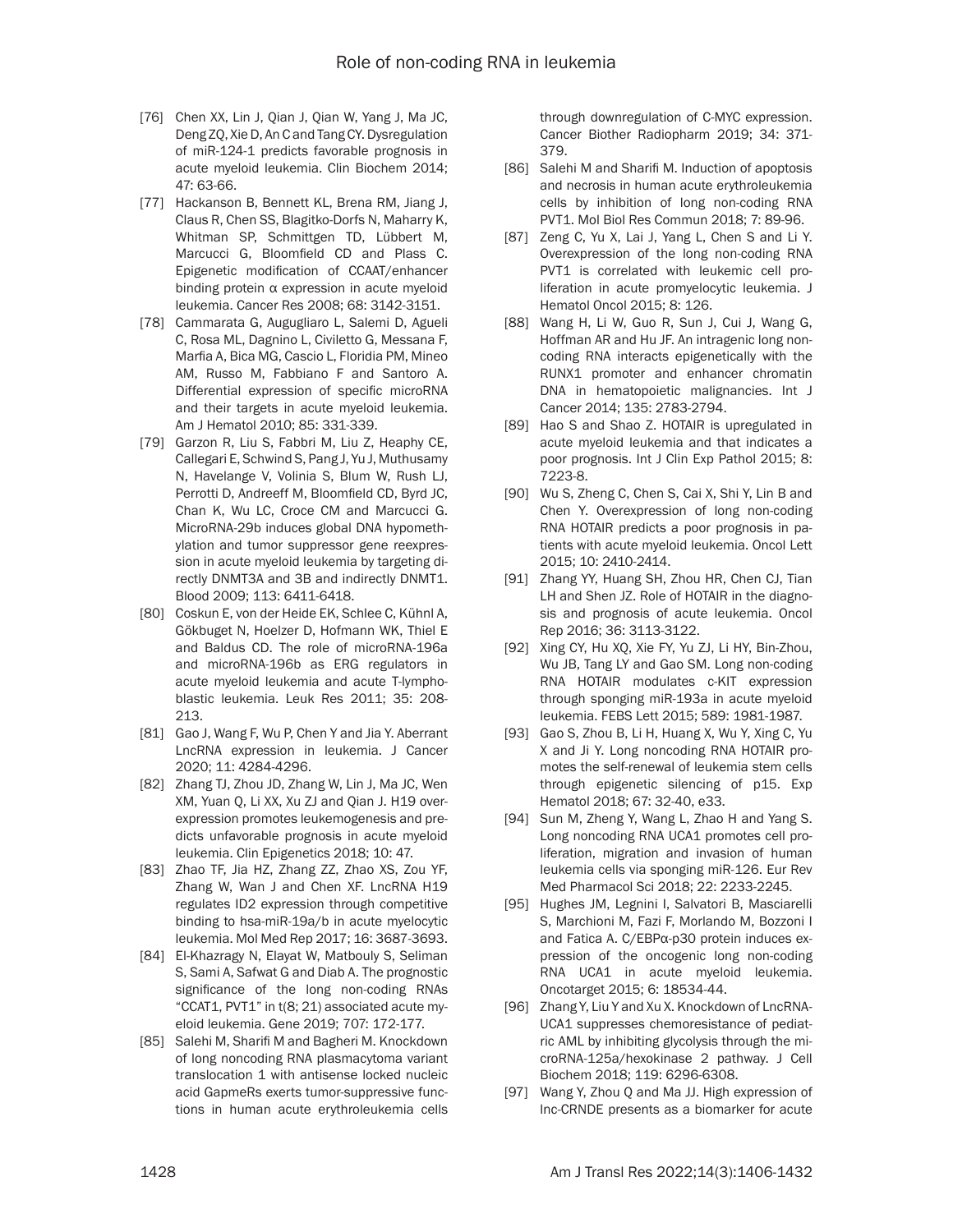myeloid leukemia and promotes the malignant progression in acute myeloid leukemia cell line U937. Eur Rev Med Pharmacol Sci 2018; 22: 763-770.

- [98] Yang L, Zhou JD, Zhang TJ, Ma JC, Xiao GF, Chen Q, Deng ZQ, Lin J, Qian J and Yao DM. Overexpression of lncRNA PANDAR predicts adverse prognosis in acute myeloid leukemia. Cancer Manag Res 2018; 10: 4999.
- [99] Hung T, Wang Y, Lin MF, Koegel AK, Kotake Y, Grant GD, Horlings HM, Shah N, Umbricht C, Wang P, Wang Y, Kong B, Langerød A, Børresen-Dale AL, Kim SK, van de Vijver M, Sukumar S, Whitfield ML, Kellis M, Xiong Y, Wong DJ and Chang HY. Extensive and coordinated transcription of noncoding RNAs within cell-cycle promoters. Nat Genet 2011; 43: 621-629.
- [100] Chen L, Wang W, Cao L, Li Z and Wang X. Long non-coding RNA CCAT1 acts as a competing endogenous RNA to regulate cell growth and differentiation in acute myeloid leukemia. Mol Cells 2016; 39: 330-6.
- [101] Li Q, Song W and Wang J. TUG1 confers Adriamycin resistance in acute myeloid leukemia by epigenetically suppressing miR-34a expression via EZH2. Biomed Pharmacother 2019; 109: 1793-1801.
- [102] Wang X, Zhang L, Zhao F, Xu R, Jiang J, Zhang C, Liu H and Huang H. Long non-coding RNA taurine-upregulated gene 1 correlates with poor prognosis, induces cell proliferation, and represses cell apoptosis via targeting aurora kinase A in adult acute myeloid leukemia. Ann Hematol 2018; 97: 1375-1389.
- [103] Chen C, Wang P, Mo W, Zhang Y, Zhou W, Deng T, Zhou M, Chen X, Wang S and Wang C. lncRNA-CCDC26, as a novel biomarker, predicts prognosis in acute myeloid leukemia. Oncol Lett 2019; 18: 2203-2211.
- [104] Hirano T, Yoshikawa R, Harada H, Harada Y, Ishida A and Yamazaki T. Long noncoding RNA, CCDC26, controls myeloid leukemia cell growth through regulation of KIT expression. Mol Cancer 2015; 14: 90.
- [105] Emmrich S, Streltsov A, Schmidt F, Thangapandi VR, Reinhardt D and Klusmann JH. LincRNAs MONC and MIR100HG act as oncogenes in acute megakaryoblastic leukemia. Mol Cancer 2014; 13: 171.
- [106] Zhao H, Zhang X, Frazão JB, Condino-Neto A and Newburger PE. HOX antisense lincRNA HOXA-AS2 is an apoptosis repressor in all trans retinoic acid treated NB4 promyelocytic leukemia cells. J Cell Biochem 2013; 114: 2375-2383.
- [107] Dong X, Fang Z, Yu M, Zhang L, Xiao R, Li X, Pan G and Liu J. Knockdown of long noncoding RNA HOXA-AS2 suppresses chemoresistance of acute myeloid leukemia via the miR-520c-

3p/S100A4 axis. Cell Physiol Biochem 2018; 51: 886-896.

- [108] Hu N, Chen L, Wang C and Zhao H. MALAT1 knockdown inhibits proliferation and enhances cytarabine chemosensitivity by upregulating miR-96 in acute myeloid leukemia cells. Biomed Pharmacother 2019; 112: 108720.
- [109] Huang JL, Liu W, Tian LH, Chai TT, Liu Y, Zhang F, Fu HY, Zhou HR and Shen JZ. Upregulation of long non-coding RNA MALAT-1 confers poor prognosis and influences cell proliferation and apoptosis in acute monocytic leukemia. Oncol Rep 2017; 38: 1353-1362.
- [110] Lyu Y, Lou J, Yang Y, Feng J, Hao Y, Huang S, Yin L, Xu J, Huang D, Ma B, Zou D, Wang Y, Zhang Y, Zhang B, Chen P, Yu K, Lam EW, Wang X, Liu Q, Yan J and Jin B. Dysfunction of the WT1- MEG3 signaling promotes AML leukemogenesis via p53-dependent and-independent pathways. Leukemia 2017; 31: 2543-2551.
- [111] Benetatos L, Hatzimichael E, Dasoula A, Dranitsaris G, Tsiara S, Syrrou M, Georgiou I and Bourantas KL. CpG methylation analysis of the MEG3 and SNRPN imprinted genes in acute myeloid leukemia and myelodysplastic syndromes. Leuk Res 2010; 34: 148-153.
- [112] Fernando TR, Contreras JR, Zampini M, Rodriguez-Malave NI, Alberti MO, Anguiano J, Tran TM, Palanichamy JK, Gajeton J, Ung NM, Aros CJ, Waters EV, Casero D, Basso G, Pigazzi M and Rao DS. The lncRNA CASC15 regulates SOX4 expression in RUNX1-rearranged acute leukemia. Mol Cancer 2017; 16: 1-15.
- [113] Sun J, Li W, Sun Y, Yu D, Wen X, Wang H, Cui J, Wang G, Hoffman AR and Hu JF. A novel antisense long noncoding RNA within the IGF1R gene locus is imprinted in hematopoietic malignancies. Nucleic Acids Res 2014; 42: 9588- 9601.
- [114] Pashaiefar H, Izadifard M, Yaghmaie M, Montazeri M, Gheisari E, Ahmadvand M, Momeny M, Ghaffari SH, Kasaeian A, Alimoghaddam K and Ghavamzadeh A. Low expression of long noncoding RNA IRAIN is associated with poor prognosis in non-M3 acute myeloid leukemia patients. Genet Test Mol Biomarkers 2018; 22: 288-294.
- [115] Zhao C, Wang S, Zhao Y, Du F, Wang W, Lv P and Qi L. Long noncoding RNA NEAT1 modulates cell proliferation and apoptosis by regulating miR-23a-3p/SMC1A in acute myeloid leukemia. J Cell Physiol 2019; 234: 6161- 6172.
- [116] Bug G, Ritter M, Wassmann B, Schoch C, Heinzel T, Schwarz K, Romanski A, Kramer OH, Kampfmann M, Hoelzer D, Neubauer A, Ruthardt M and Ottmann OG. Clinical trial of valproic acid and all-trans retinoic acid in pa-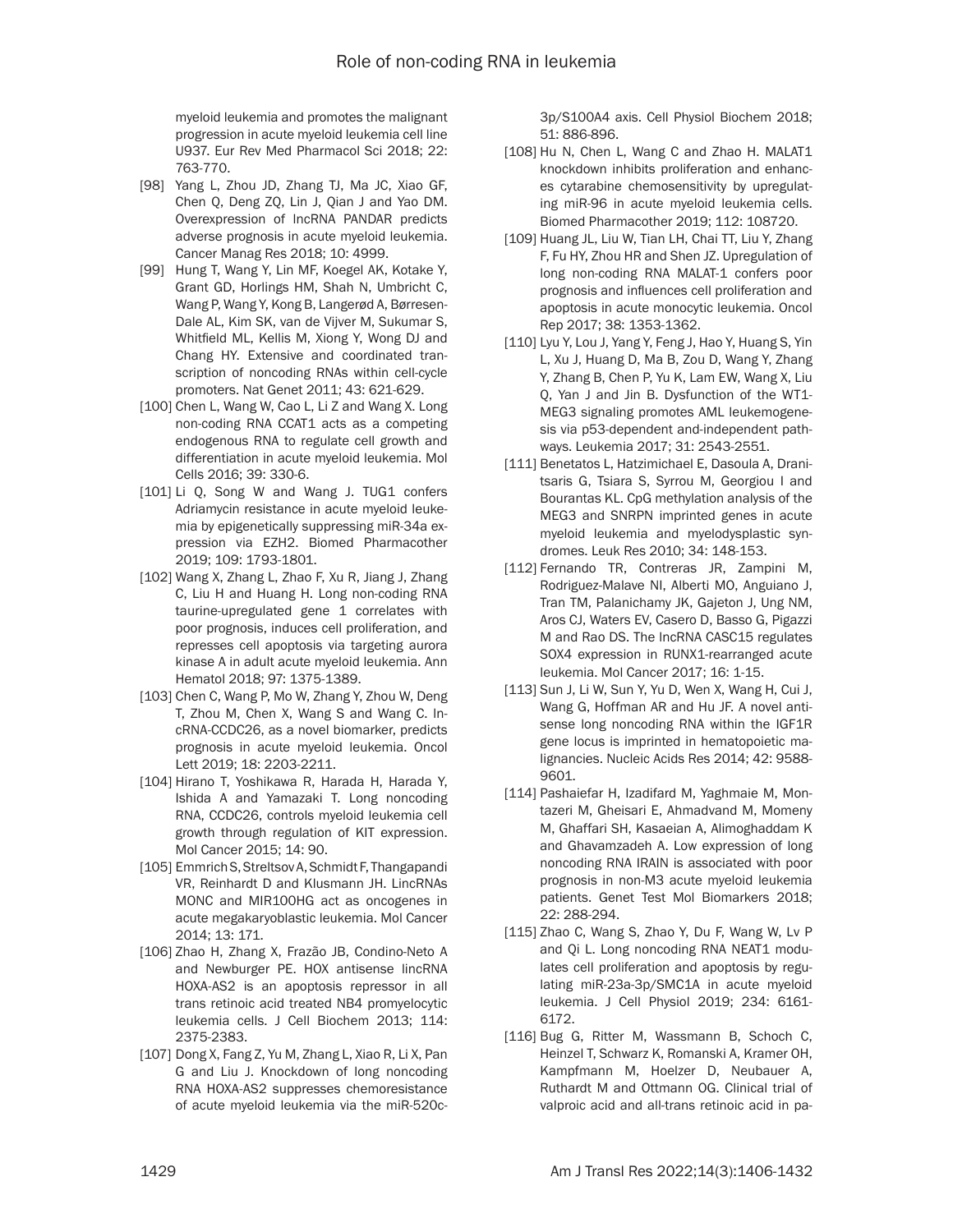tients with poor-risk acute myeloid leukemia. Cancer 2005; 104: 2717-2725.

- [117] Lei L, Xia S, Liu D, Li X, Feng J, Zhu Y, Hu J, Xia L, Guo L and Chen F. Genome-wide characterization of lncRNAs in acute myeloid leukemia. Brief Bioinform 2018; 19: 627-635.
- [118] Wang FY, Gu ZY and Gao CJ. Emerging role of long non-coding RNAs in normal and malignant hematopoiesis. Chin Med J (Engl) 2020; 133: 462.
- [119] Minciacchi VR, Kumar R and Krause DS. Chronic myeloid leukemia: a model disease of the past, present and future. Cells 2021; 10: 117.
- [120] Arber DA, Orazi A, Hasserjian R, Thiele J, Borowitz MJ, Le Beau MM, Bloomfield CD, Cazzola M and Vardiman JW. The 2016 revision to the World Health Organization classification of myeloid neoplasms and acute leukemia. Blood 2016; 127: 2391-2405.
- [121] Hoffmann V, Baccarani M, Hasford J, Lindörfer D, Burgstaller S, Sertic D, Costeas P, Mayer J, Indrak K, Everaus H, Koskenvesa P, Guilhot J, Schubert-Fritschle G, Castagnetti F, Di Raimondo F, Lejniece S, Griskevicius L, Thielen N, Sacha T, Hellmann A, Turkina AG, Zaritskey A, Bogdanovic A, Sninska Z, Zupan I, Steegmann JL, Simonsson B, Clark RE, Covelli A, Guidi G and Hehlmann R. The EUTOS populationbased registry: incidence and clinical characteristics of 2904 CML patients in 20 European countries. Leukemia 2015; 29: 1336-1343.
- [122] Hehlmann R, Cortes JE, Zyczynski T, Gambacorti-Passerini C, Goldberg SL, Mauro MJ, Michallet M, Simonsson B, Williams LA, Gajavelli S, DeGutis I, Sen GP and Paquette RL. Tyrosine kinase inhibitor interruptions, discontinuations and switching in patients with chronic-phase chronic myeloid leukemia in routine clinical practice: simplicity. Am J Hematol 2019; 94: 46-54.
- [123] Malhotra H, Radich J and Garcia-Gonzalez P. Meeting the needs of CML patients in resource-poor countries. Hematology Am Soc Hematol Educ Program 2019; 2019: 433-442.
- [124] Rowley JD. A new consistent chromosomal abnormality in chronic myelogenous leukaemia identified by quinacrine fluorescence and giemsa staining. Nature 1973; 243: 290-293.
- [125] Groffen J, Stephenson JR, Heisterkamp N, de Klein A, Bartram CR and Grosveld G. Philadelphia chromosomal breakpoints are clustered within a limited region, BCR, on chromosome 22. Cell 1984; 36: 93-99.
- [126] Heisterkamp N, Stephenson JR, Groffen J, Hansen PF, de Klein A, Bartram CR and Grosveld G. Localization of the c-abl oncogene adjacent to a translocation break point in

chronic myelocytic leukaemia. Nature 1983; 306: 239-242.

- [127] Bartram CR, de Klein A, Hagemeijer A, Grosveld G, Heisterkamp N and Groffen J. Localization of the human c-sis oncogene in Ph1-positive and Ph1-negative chronic myelocytic leukemia by in situ hybridization. Blood 1984; 63: 223- 5.
- [128] Jain P, Kantarjian H, Patel KP, Gonzalez GN, Luthra R, Shamanna RK, Sasaki K, Jabbour E, Romo CG, Kadia TM, Pemmaraju N, Daver N, Borthakur G, Estrov Z, Ravandi F, O'Brien S and Cortes J. Impact of BCR-ABL transcript type on outcome in patients with chronic-phase CML treated with tyrosine kinase inhibitors. Blood 2016; 127: 1269-1275.
- [129] Shtivelman E, Lifshitz B, Gale RP and Canaani E. Fused transcript of abl and bcr genes in chronic myelogenous leukaemia. Nature 1985; 315: 550-554.
- [130] Stam K, Heisterkamp N, Grosveld G, de Klein A, Verma RS, Coleman M, Dosik H and Groffen J. Evidence of a new chimeric bcr/c-abl mRNA in patients with chronic myelocytic leukemia and the Philadelphia chromosome. N Engl J Med 1985; 313: 1429-1433.
- [131] Konopka JB, Watanabe SM and Witte ON. An alteration of the human c-abl protein in K562 leukemia cells unmasks associated tyrosine kinase activity. Cell 1984; 37: 1035-1042.
- [132] Pan Y, Lou J, Wang H, An N, Chen H, Zhang Q and Du X. CircBA9. 3 supports the survival of leukaemic cells by up-regulating c-ABL1 or BCR-ABL1 protein levels. Blood Cells Mol Dis 2018; 73: 38-44.
- [133] Liu J, Kong F, Lou S, Yang D and Gu L. Global identification of circular RNAs in chronic myeloid leukemia reveals hsa\_circ\_0080145 regulates cell proliferation by sponging miR-29b. Biochem Biophys Res Commun 2018; 504: 660-665.
- [134] Musolino C, Oteri G, Allegra A, Mania M, D'Ascola A, Avenoso A, Innao V, Allegra AG and Campo S. Altered microRNA expression profile in the peripheral lymphoid compartment of multiple myeloma patients with bisphosphonate-induced osteonecrosis of the jaw. Annals of hematology 2018; 97: 1259-1269.
- [135] Du XJ, Lu JM and Sha Y. MiR-181a inhibits vascular inflammation induced by ox-LDL via targeting TLR4 in human macrophages. J Cell Physiol 2018; 233: 6996-7003.
- [136] Litwińska Z and Machaliński B. miRNAs in chronic myeloid leukemia: small molecules, essential function. Leuk Lymphoma 2017; 58: 1297-1305.
- [137] Liu J, Kong F, Lou S, Yang D and Gu L. Global identification of circular RNAs in chronic myeloid leukemia reveals hsa\_circ\_0080145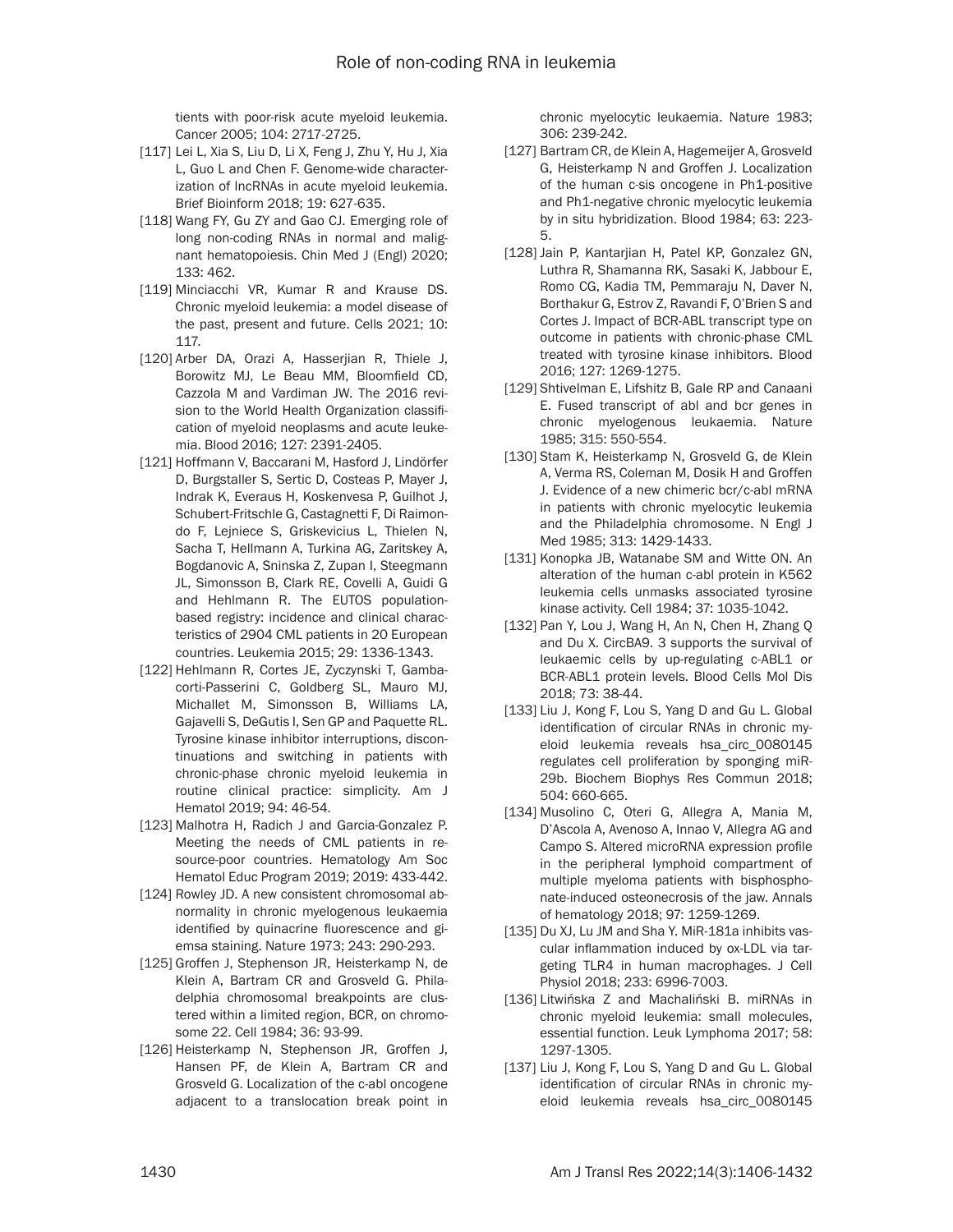regulates cell proliferation by sponging miR-29b. Biochem Biophys Res Commun 2018; 504: 660-665.

- [138] Hu H, Li Y, Gu J, Zhu X, Dong D, Yao J, Lin C and Fei J. Antisense oligonucleotide against miR-21 inhibits migration and induces apoptosis in leukemic K562 cells. Leuk Lymphoma 2010; 51: 694-701.
- [139] Xu C, Fu H, Gao L, Wang L, Wang W, Li J, Li Y, Dou L, Gao X, Luo X, Jing Y, Chim CS, Zheng X and Yu L. BCR-ABL/GATA1/miR-138 mini circuitry contributes to the leukemogenesis of chronic myeloid leukemia. Oncogene 2014; 33: 44-54.
- [140] Li Y, Wang H, Tao K, Xiao Q, Huang Z, Zhong L, Cao W, Wen J and Feng W. miR-29b suppresses CML cell proliferation and induces apoptosis via regulation of BCR/ABL1 protein. Exp Cell Res 2013; 319: 1094-1101.
- [141] Venturini L, Battmer K, Castoldi M, Schultheis B, Hochhaus A, Muckenthaler MU, Ganser A, Eder M and Scherr M. Expression of the miR-17-92 polycistron in chronic myeloid leukemia (CML) CD34+ cells. Blood 2007; 109: 4399- 4405.
- [142] Chim CS, Wong KY, Leung CY, Chung LP, Hui PK, Chan SY and Yu L. Epigenetic inactivation of the hsa-miR-203 in haematological malignancies. J Cell Mol Med 2011; 15: 2760-2767.
- [143] Lopotová T, Žáčková M, Klamová H and Moravcová J. MicroRNA-451 in chronic myeloid leukemia: miR-451-BCR-ABL regulatory loop? Leuk Res 2011; 35: 974-977.
- [144] Turrini E, Haenisch S, Laechelt S, Diewock T, Bruhn O and Cascorbi I. MicroRNA profiling in K-562 cells under imatinib treatment: influence of miR-212 and miR-328 on ABCG2 expression. Pharmacogenet Genomics 2012; 22: 198-205.
- [145] Zhang F, Ni H, Li X, Liu H, Xi T and Zheng L. Lnc RNA FENDRR attenuates adriamycin resistance via suppressing MDR 1 expression through sponging HuR and miR-184 in chronic myelogenous leukaemia cells. FEBS Lett 2019; 593: 1993-2007.
- [146] Wen F, Cao YX, Luo ZY, Liao P and Lu ZW. LncRNA MALAT1 promotes cell proliferation and imatinib resistance by sponging miR-328 in chronic myelogenous leukemia. Biochem Biophys Res Commun 2018; 507: 1-8.
- [147] Guo G, Kang Q, Chen Q, Chen Z, Wang J, Tan L and Chen JL. High expression of long non-coding RNA H19 is required for efficient tumorigenesis induced by Bcr-Abl oncogene. FEBS Lett 2014; 588: 1780-1786.
- [148] Zhou JD, Lin J, Zhang TJ, Ma JC, Li XX, Wen XM, Guo H, Xu ZJ, Deng ZQ, Zhang W and Qian J. Hypomethylation-mediated H19 overexpression increases the risk of disease evolution

through the association with BCR-ABL transcript in chronic myeloid leukemia. J Cell Physiol 2018; 233: 2444-2450.

- [149] Wang H, Li Q, Tang S, Li M, Feng A, Qin L, Liu Z and Wang X. The role of long noncoding RNA HOTAIR in the acquired multidrug resistance to imatinib in chronic myeloid leukemia cells. Hematology 2017; 22: 208-216.
- [150] Yang J, Shi M and Zeng Y. LncRNA HAND2-AS1 inhibits proliferation and promotes apoptosis of chronic myeloid leukemia cells by sponging with micRNA-1275. Eur Rev Med Pharmacol Sci 2019; 23: 2103-2111.
- [151] He B, Bai Y, Kang W, Zhang X and Jiang X. LncRNA SNHG5 regulates imatinib resistance in chronic myeloid leukemia via acting as a CeRNA against MiR-205-5p. Am J Cancer Res 2017; 7: 1704-1713.
- [152] Gao B, Li S and Li G. Long noncoding RNA (lncRNA) small nucleolar RNA host gene 5 (SNHG5) regulates proliferation, differentiation, and apoptosis of K562 cells in chronic myeliod leukemia. Med Sci Monit 2019; 25: 6812.
- [153] Zeng C, Liu S, Lu S, Yu X, Lai J, Wu Y, Chen S, Wang L, Yu Z and Luo G. The c-Myc-regulated lncRNA NEAT1 and paraspeckles modulate imatinib-induced apoptosis in CML cells. Mol Cancer 2018; 17: 130.
- [154] Lu Y, Li Y, Chai X, Kang Q, Zhao P, Xiong J and Wang J. Long noncoding RNA HULC promotes cell proliferation by regulating PI3K/AKT signaling pathway in chronic myeloid leukemia. Gene 2017; 607: 41-46.
- [155] Sun C, Luan S, Zhang G, Wang N, Shao H and Luan C. CEBPA-mediated upregulation of the lncRNA PLIN2 promotes the development of chronic myelogenous leukemia via the GSK3 and Wnt/β-catenin signaling pathways. Am J Cancer Res 2017; 7: 1054-1067.
- [156] Xiao Y, Jiao C, Lin Y, Chen M, Zhang J, Wang J and Zhang Z. lncRNA UCA1 contributes to imatinib resistance by acting as a ceRNA against miR-16 in chronic myeloid leukemia cells. DNA Cell Biol 2017; 36: 18-25.
- [157] Li Z, Yang L, Liu X, Nie Z and Luo J. Long noncoding RNA MEG3 inhibits proliferation of chronic myeloid leukemia cells by sponging microRNA21. Biomed Pharmacother 2018; 104: 181-192.
- [158] Li ZY, Yang L, Liu XJ, Wang XZ, Pan YX and Luo JM. The long noncoding RNA MEG3 and its target miR-147 regulate JAK/STAT pathway in advanced chronic myeloid leukemia. EBioMedicine 2018; 34: 61-75.
- [159] Zhou X, Yuan P, Liu Q and Liu Z. LncRNA MEG3 regulates imatinib resistance in chronic myeloid leukemia via suppressing microRNA-21. Biomol Ther (Seoul) 2017; 25: 490.